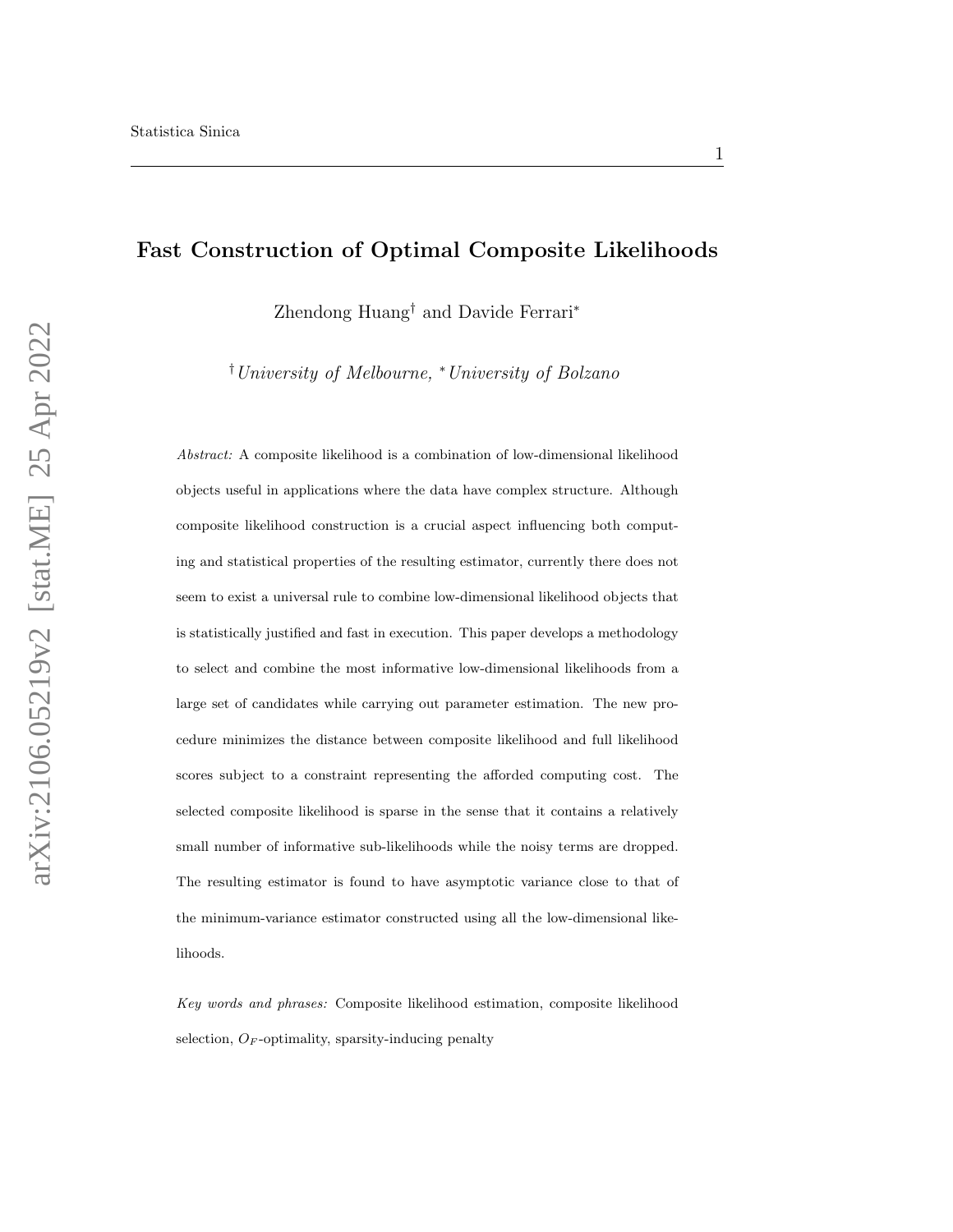#### 1. Introduction

The likelihood function is central to many statistical analyses. There are a number of situations, however, where the full likelihood is computationally intractable or difficult to specify. These challenges have motivated the development of composite likelihood methods, which avoid intractable full likelihoods by combining a set of low-dimensional likelihood objects. Due to its flexible framework and computational advantages, composite likelihood inference has become popular in many areas of statistics; e.g., see [Varin](#page-37-0) [et al.](#page-37-0) [\(2011\)](#page-37-0) for an overview and applications.

Let  $X \subseteq \mathbb{R}^d$  be a  $d \times 1$  vector random variable with density in the family  $f(x; \theta)$ , where  $\theta \in \Theta \subseteq \mathbb{R}^p$  is an unknown parameter. Let  $\theta^*$  denote the true parameter. Suppose now that the full d-dimensional distribution is difficult to specify or compute, but it is possible to specify  $m$  tractable pdfs  $f_1(s_1; \theta), \ldots, f_m(s_m; \theta)$  for sub-vectors  $S_1, \ldots, S_m$  of X, each with dimension smaller than d. For example,  $S_1$  may represent a single element like  $X_1$ , a variable pair like  $(X_1, X_2)$  or a conditional sub-vector like  $X_1|X_2$ . The total number of sub-models  $m$  may grow quickly with  $d$ ; for example, taking all variable pairs in X yields  $m = d(d-1)/2$ . Thus, from one vector X we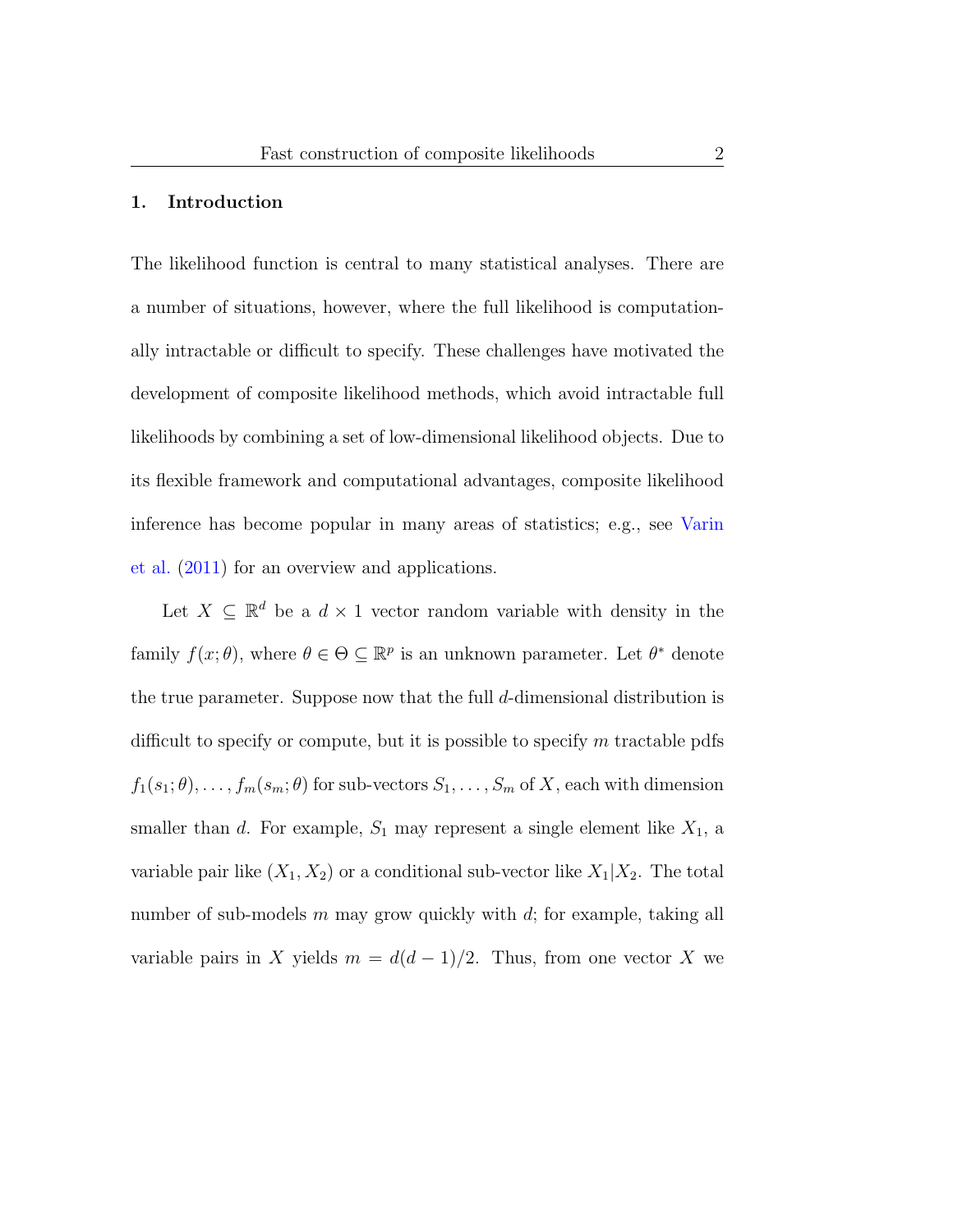form the composite log-likelihood

$$
\ell(\theta, w; X) = \sum_{j=1}^{m} w_j \ell_j(\theta; X) = \sum_{j=1}^{m} w_j \log f_j(S_j; \theta),
$$

where w is a  $m \times 1$  vector of constants to be determined as a solution to an optimality problem. For  $n$  independent, identically distributed vectors  $X^{(1)}, \ldots, X^{(n)}$  we define

$$
\ell(\theta, w; X^{(1)}, \dots, X^{(n)}) = \sum_{i=1}^n \ell(\theta; w, X^{(i)}).
$$

The score functions are obtained in the usual way:

$$
U(\theta, w; X) = \nabla \ell(\theta, w; X) = \sum_{j=1}^{m} w_j U_j(\theta; X), \qquad U_j(\theta; X) = \nabla \ell_j(\theta; X),
$$

$$
U(\theta, w; X^{(1)}, \dots, X^{(n)}) = \nabla \ell(\theta, w; X^{(1)}, \dots, X^{(n)}) = \sum_{j=1}^{m} w_j \sum_{i=1}^{n} U_j(\theta; X^{(i)}),
$$

where " $\nabla$ " denotes the gradient with respect to  $\theta$ . The maximum composite likelihood estimator  $\hat{\theta}(w)$  is defined as the solution to the estimating equation

<span id="page-2-0"></span>
$$
U(\theta, w; X^{(1)}, \dots, X^{(n)}) = \sum_{j=1}^{m} w_j \sum_{i=1}^{n} U_j(\theta; X^{(i)}) = 0,
$$
 (1.1)

for some appropriate choice of  $w$ . Besides computational advantages and modeling flexibility, one reason for the popularity of the composite likelihood estimator is that it enjoys properties analogous to maximum likelihood [\(Lindsay,](#page-37-1) [1988;](#page-37-1) [Lindsay et al.,](#page-37-2) [2011;](#page-37-2) [Varin et al.,](#page-37-0) [2011\)](#page-37-0). Under typical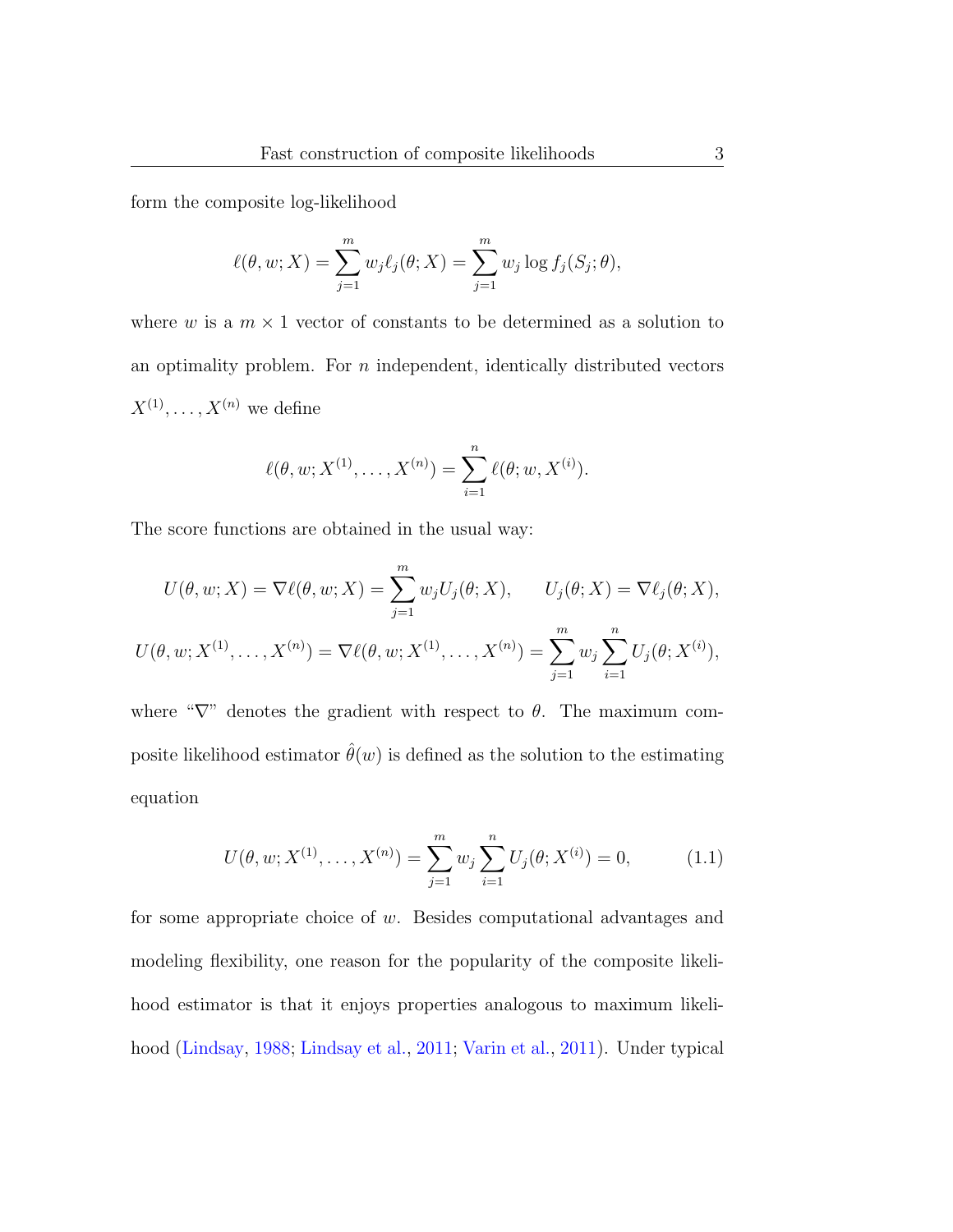regularity conditions, the composite likelihood estimator is asymptotically normal with mean  $\theta^*$  and variance  $\{G(\theta^*, w)\}^{-1}$ , where

<span id="page-3-0"></span>
$$
G(\theta^*, w) = H(\theta^*, w) \{ K(\theta^*, w) \}^{-1} H(\theta^*, w), \tag{1.2}
$$

is the so-called Godambe information matrix,  $H(\theta, w) = -E\{\nabla U(\theta, w; X)\}\$ and  $K(\theta, w) = \text{cov}\{U(\theta, w; X)\}\$ are the  $p \times p$  sensitivity and variability matrices, respectively. Although the maximum composite likelihood estimator is consistent,  $G(\theta^*, w)$  is generally different from the Fisher information cov $\{\nabla \log f(X; \theta^*)\},\$  with the two coinciding only in special cases where  $H(\theta^*, w) = K(\theta^*, w).$ 

The choice of w determines both the statistical properties and computational efficiency of the composite likelihood estimator [\(Lindsay et al.,](#page-37-2) [2011;](#page-37-2) [Xu and Reid,](#page-38-0) [2011;](#page-38-0) [Huang et al.,](#page-37-3) [2020\)](#page-37-3). On one hand, the established theory of unbiased estimating equations would suggest to find  $w$  so to maximize  $tr\{G(\theta^*, w)\}\$  [\(Heyde,](#page-37-4) [2008,](#page-37-4) Chapter 2). Although theoretically appealing, these optimal weights depend on inversion of the score covariance matrix whose estimates are often singular. Different selection strategies to balance the trade-off between statistical efficiency and computing cost have been explored in the literature. A common practice is to retain all feasible sub-likelihoods with  $w_j = 1$ , for all  $j \geq 1$ , but this is undesirable from either computational parsimony or statistical efficiency viewpoints, since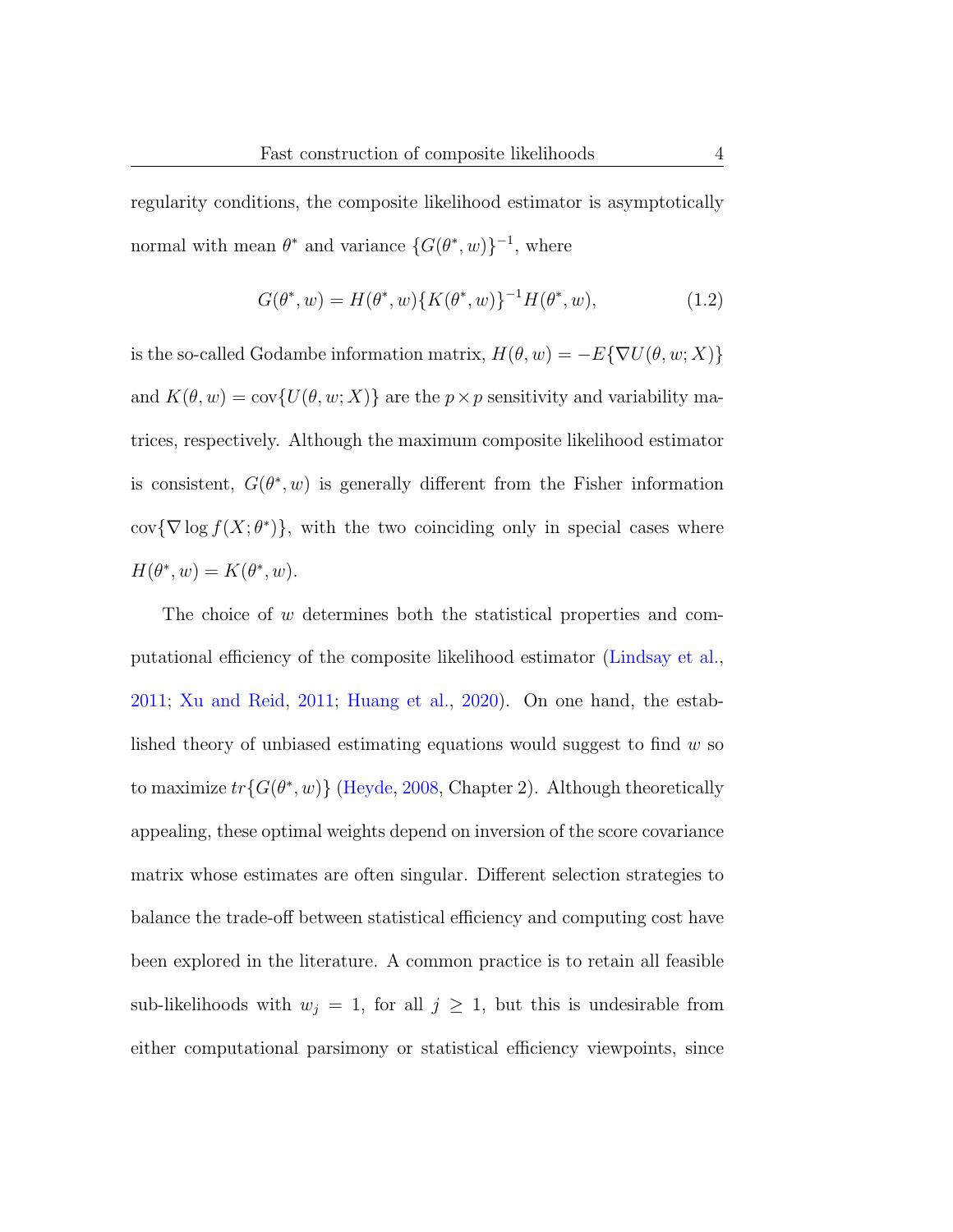the presence of too many correlated scores inflates the variability matrix K [\(Cox and Reid,](#page-36-0) [2004;](#page-36-0) [Ferrari et al.,](#page-36-1) [2016\)](#page-36-1). A smaller subset may be selected by setting some of the  $w_i$  s equal to zero, but determining a suitable subset remains challenging. [Dillon and Lebanon](#page-36-2) [\(2010\)](#page-36-2) and [Ferrari et al.](#page-36-1) [\(2016\)](#page-36-1) develop stochastic approaches where sub-likelihoods are sampled according to a statistical efficiency criterion. Ad-hoc methods have been developed depending on the type of model under exam; for example, in spatial data analysis it is often convenient to consider sub-likelihoods corresponding to close-by observations; e.g., see [Heagerty and Lele](#page-37-5) [\(1998\)](#page-37-5); [Sang and Genton](#page-37-6) [\(2014\)](#page-37-6); [Bevilacqua and Gaetan](#page-36-3) [\(2015\)](#page-36-3).

Motivated by this gap in the literature, the present paper develops a methodology to select sparse composite likelihoods in large problems by retaining only the most informative scores in the estimating equations  $(1.1)$ , while dropping the noisy ones. To this end, we propose to minimize the distance between the maximum likelihood score and the composite likelihood score subject to a constraint representing the overall computing cost.

The reminder of the paper is organized as follows. In Section [2](#page-5-0) we describe the main sub-likelihood selection and combination methodology. In Section [3,](#page-11-0) we discuss the properties of our method. Particularly, while Theorem [2](#page-14-0) shows that the proposed empirical composition rule is asymptot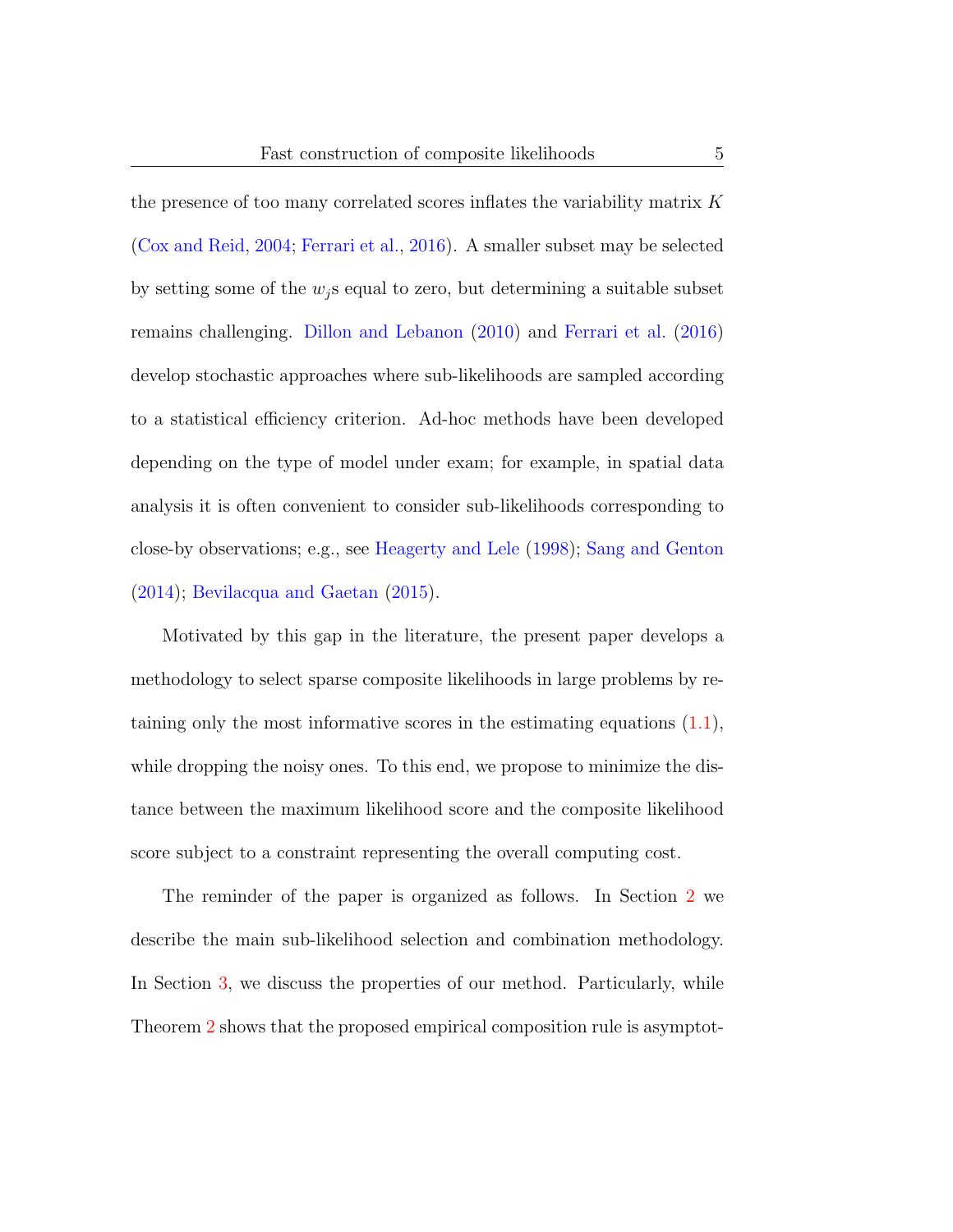ically equivalent to the optimal composition rule that uses all the available scores, Theorems [3](#page-16-0) and [4](#page-16-1) give consistency and asymptotic normality of the resulting parameter estimator. In Section [4,](#page-17-0) we discuss some illustrative examples related to common families of models. In Section [5,](#page-25-0) we apply our method to real Covid-19 epidemiological data. Finally, in Section [6](#page-27-0) we conclude and provide final remarks.

#### <span id="page-5-0"></span>2. Main methodology

#### 2.1 Penalized score distance minimization

We propose to solve equation [\(1.1\)](#page-2-0) with weights  $w = w_\lambda(\theta)$  selected by minimizing the penalized score distance

<span id="page-5-1"></span>
$$
\frac{1}{2}E\left\|U^{ML}(\theta;X) - U(\theta,w;X)\right\|_{2}^{2} + \lambda \sum_{j=1}^{m} |w_{j}|,
$$
\n(2.3)

where  $U^{ML}(\theta; x) = \nabla \log f(x; \theta)$  is the maximum likelihood score,  $\|\cdot\|_2$ denotes the  $L_2$ -norm,  $\lambda \geq 0$  is a regularization parameter. The resulting minimizer, say  $w_{\lambda}(\theta)$ , is then used for parameter estimation by solving the composite likelihood estimating equation [\(1.1\)](#page-2-0) in  $\theta$  with  $w = w_{\lambda}(\theta)$ .

The vector of coefficients minimizing  $(2.3)$  is allowed to contain positive, negative or zero values, although negative elements do not cause any specific concerns in our method. The size of such coefficients is expected to be larger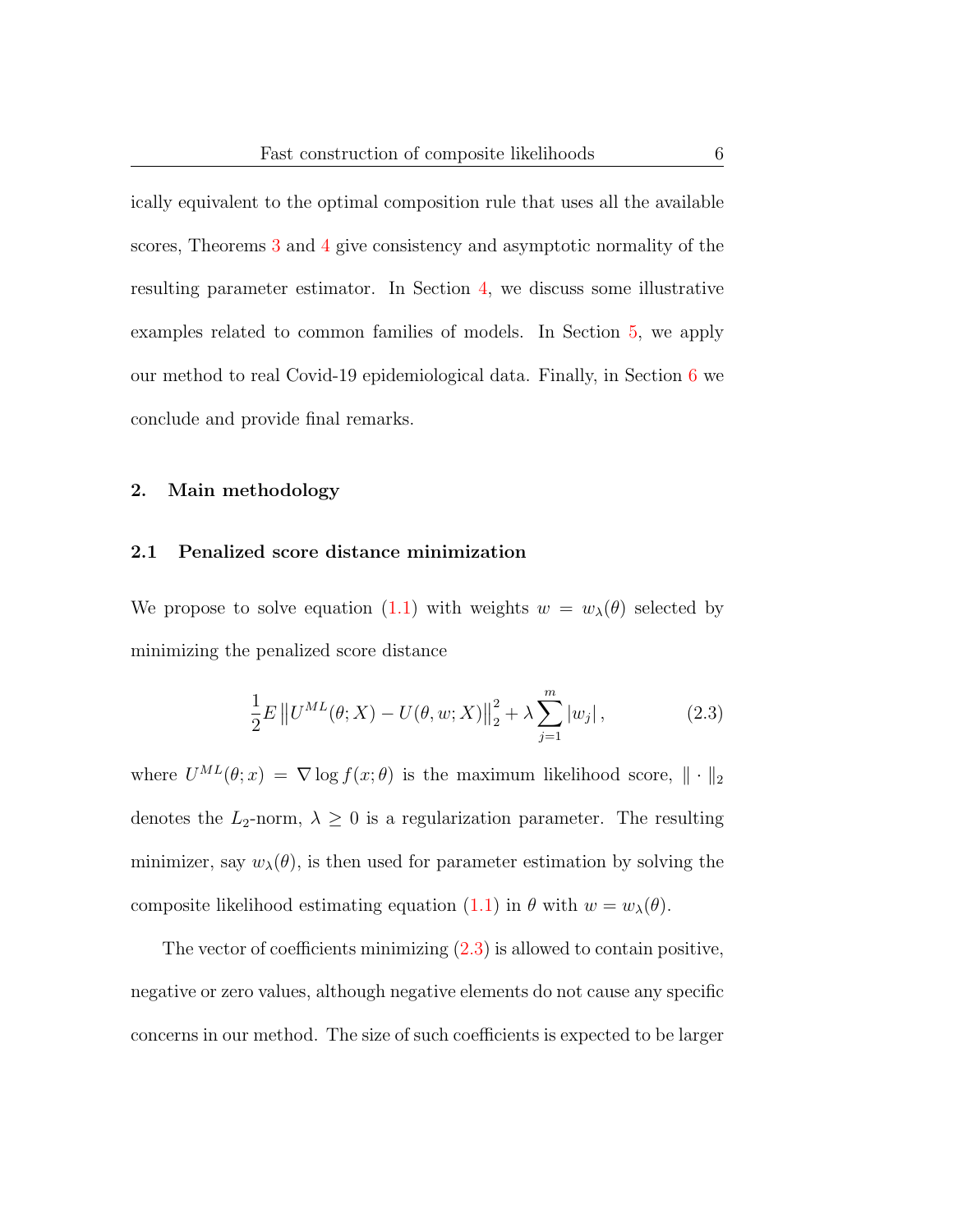for those sub-likelihoods that are strongly correlated with the full likelihood. Thus, a negative coefficient associated with certain sub-likelihood score does not imply that such a sub-likelihood is less informative, but simply means that it has negative correlation with the maximum likelihood score.

The first term in the objective  $(2.3)$  aims at improving statistical efficiency by finding a composite score close to the maximum likelihood score. Note that minimizing the first term alone (when  $\lambda = 0$ ) corresponds to finding finite-sample optimal  $O_F$ -optimal estimating equations. This criterion formalizes the idea of minimization of the variance in estimating equations; see [\(Heyde,](#page-37-4) [2008,](#page-37-4) Ch.1). [Lindsay et al.](#page-37-2) [\(2011\)](#page-37-2) point out that this type of criterion is suitable in the context of composite likelihood estimation, although finding a general computational procedure to minimize such a criterion in large probelms is still an open problem.

The term  $\lambda \sum_{j=1}^{m} |w_j|$  is a penalty discouraging overly complex scores. The geometric properties of the  $L_1$ -norm penalty ensure that several elements in the solution  $w_{\lambda}(\theta)$  are zero for sufficiently large  $\lambda$ , thus simplifying the resulting estimating equations. This is a key property of the proposed approach which is exploited to reduce the computation burden.

The optimal solution  $w_{\lambda}(\theta)$  may be interpreted as one that maximizes statistical accuracy, subject to a given level of afforded computing. Alter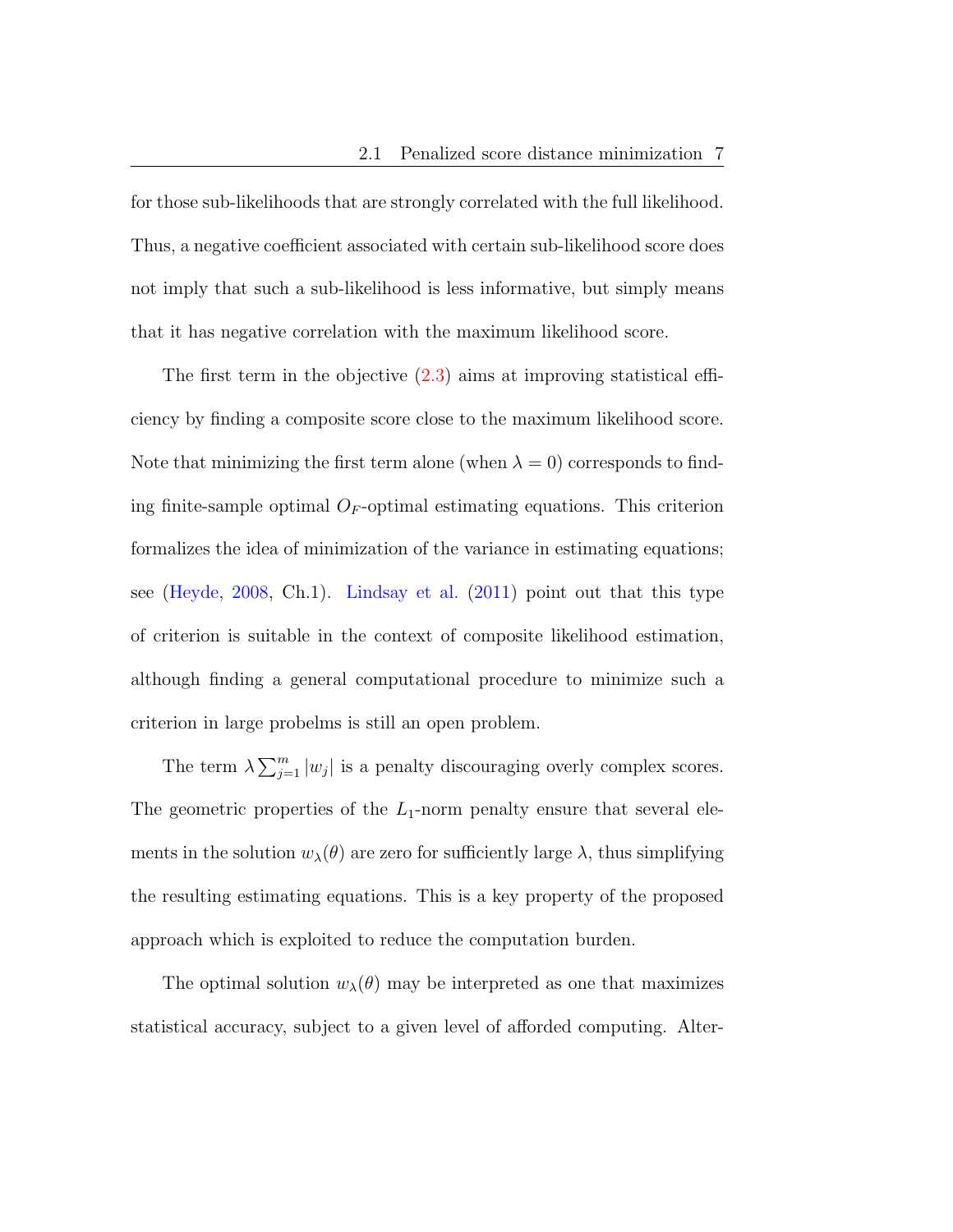natively,  $w_{\lambda}(\theta)$  may be viewed as a composition rule that minimizes the likelihood complexity subject to some afforded efficiency loss compared to maximum likelihood. The constant  $\lambda$  balances the trade-off between statistical efficiency and computational cost:  $\lambda = 0$  is optimal in terms of asymptotic efficiency, but offers no reduction in likelihood complexity, while for increasing  $\lambda > 0$  informative data subsets and their scores might be tossed away.

Difficulties related to the direct minimization of [\(2.3\)](#page-5-1) are the presence of the intractable likelihood score function  $U^{ML}$  and the expectation depending on the unknown parameter  $\theta$ . Up to an additive term independent of w, the penalized score distance in  $(2.3)$  can be expressed as

$$
\frac{1}{2}E ||U(\theta, w; X)||_2^2 - E \{ U^{ML}(\theta; X)^\top U(\theta, w; X) \} + \lambda \sum_{j=1}^m |w_j|.
$$
 (2.4)

Let  $M(\theta; X) = (U_1(\theta; X), \dots, U_m(\theta; X))$  be the  $p \times m$  matrix with columns given by  $p \times 1$  score vectors  $U_j(\theta; X)$   $(j = 1, ..., m)$ . Then, the first term of [\(2.4\)](#page-7-0) may be expressed as  $w<sup>T</sup> J(\theta)w/2$ , where  $J(\theta)$  is the  $m \times m$  score covariance matrix

<span id="page-7-0"></span>
$$
J(\theta) = E\{M(\theta;X)^{\top}M(\theta;X)\}.
$$

Note that at  $\theta = \theta^*$ , assuming unbiased scores with  $E\{U_j(\theta^*;X)\}=0$  (j =  $1, \ldots, m$ , the second Bartlett equality gives  $E\{U^{ML}(\theta^*; X)U_j(\theta^*; X)^\top\} =$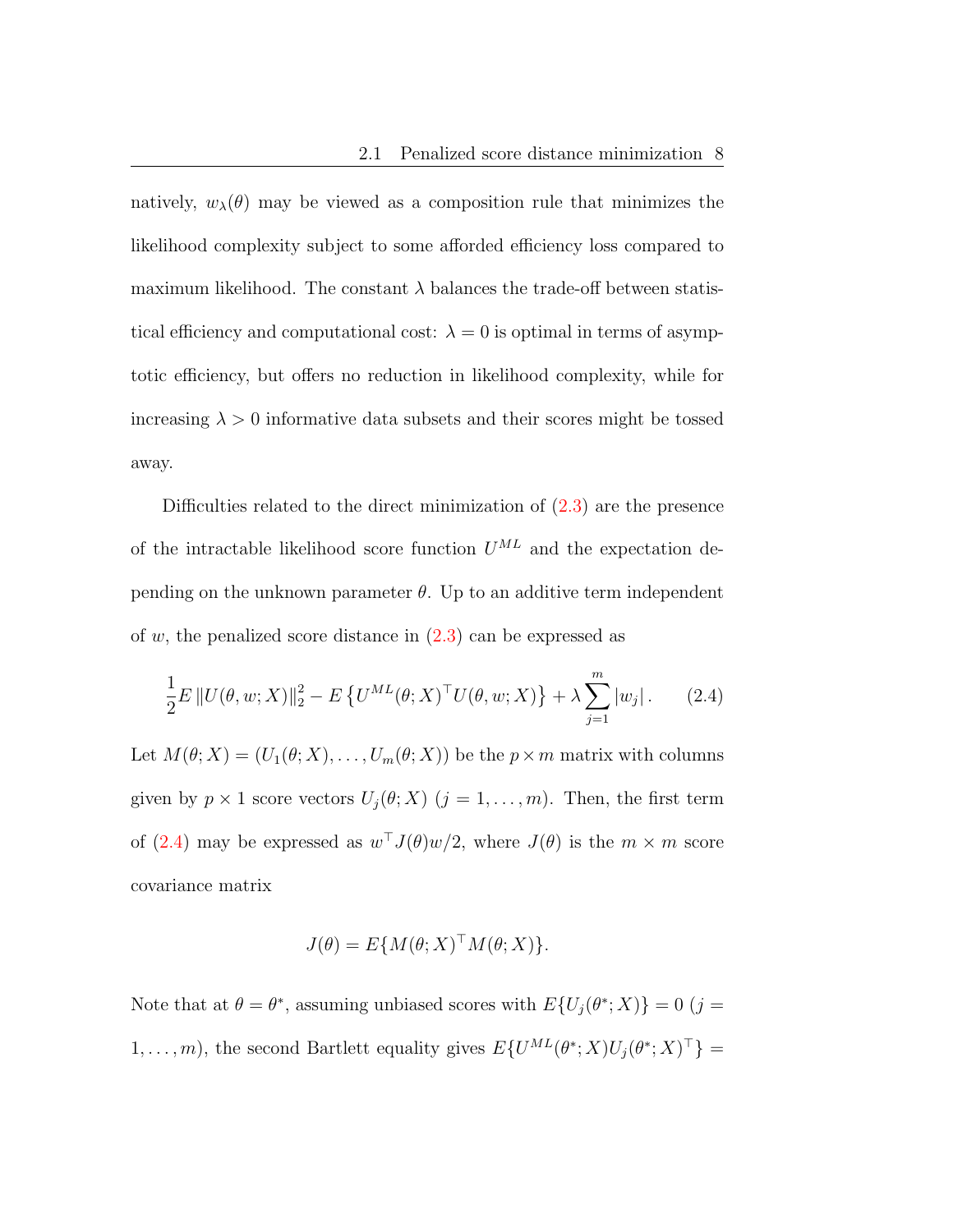$E\{U_j(\theta^*;X)U_j(\theta^*;X)^\top\} = -E\{\nabla U_j(\theta^*;X)\};$  this implies that the second term in  $(2.4)$  is  $-w^{\top}$ diag $\{J(\theta^*)\}$ , where  $\text{diag}(A)$  denotes the diagonal vector of the matrix  $A$ . Therefore,  $(2.4)$  may be approximated by

<span id="page-8-1"></span>
$$
d_{\lambda}(\theta, w) = \frac{1}{2} w^{\top} J(\theta) w - w^{\top} \text{diag}\{J(\theta)\} + \lambda \sum_{j=1}^{m} |w_j|.
$$
 (2.5)

For *n* independent observations  $X^{(1)}, \ldots, X^{(n)}$  on X, we obtain the empirical composition rule  $\hat{w}_{\lambda}(\theta)$  by minimizing the empirical criterion

<span id="page-8-0"></span>
$$
\hat{d}_{\lambda}(\theta, w) = \frac{1}{2} w^{\top} \hat{J}(\theta) w - w^{\top} \text{diag}\{\hat{J}(\theta)\} + \lambda \sum_{j=1}^{m} |w_j|, \quad (2.6)
$$

where  $\hat{J}(\theta) = n^{-1} \sum_{i=1}^{n} M(\theta; X^{(i)})^{\top} M(\theta; X^{(i)})$ .

The final composite likelihood estimator may be found by replacing  $w = \hat{w}_{\lambda}(\theta)$  in [\(1.1\)](#page-2-0) and then solving the following estimating equation with respect to  $\theta$ 

$$
U(\theta, \hat{w}_{\lambda}(\theta); X^{(1)}, \dots, X^{(n)}) = 0.
$$
\n
$$
(2.7)
$$

Although  $\hat{w}_{\lambda}(\theta)$  is generally smooth in a neighborhood of  $\theta^*$ , it may exibit a number of nondifferentiable points on the parameter space Θ. This means that convergence of standard gradient-based root-finding algorithms, such as the Newton-Raphson algorithm, is not guaranteed.

To address this issue, we propose to take a preliminary root- $n$  consistent estimate  $\tilde{\theta}$ , and find the final estimator  $\hat{\theta}_{\lambda}$  instead solving the estimating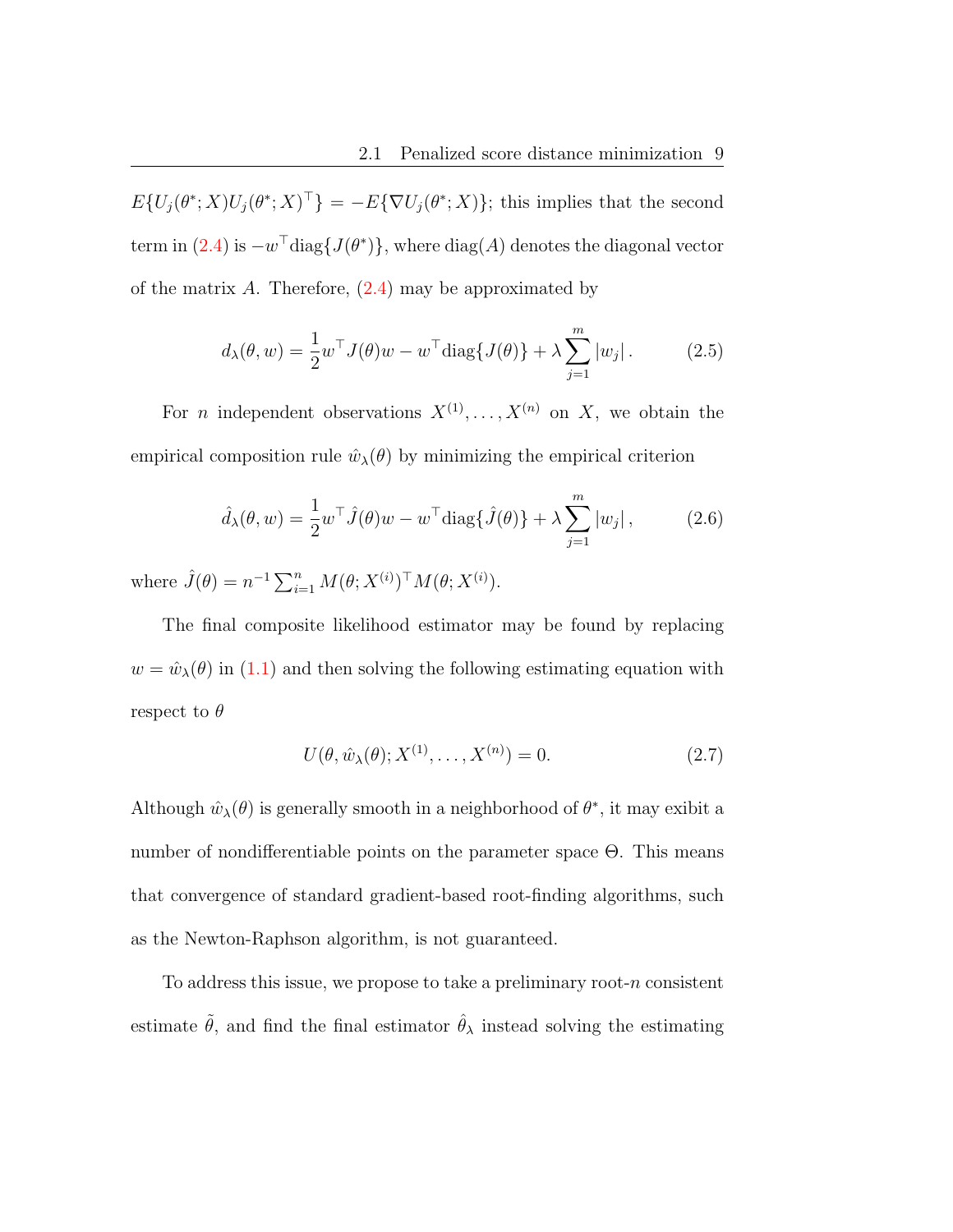equation

$$
U(\theta, \hat{w}_{\lambda}(\tilde{\theta}); X^{(1)}, \dots, X^{(n)}) = 0.
$$
\n(2.8)

where  $\hat{w}_{\lambda}(\tilde{\theta})$  is a quantity fully dependent on the data. A preliminary estimate is often easy to obtain, for example by solving  $(1.1)$  with  $w_j = 1$ for all  $1 \leq j \leq m$ . Alternatively, a computationally cheap root-n consistent estimate may be obtained by setting  $w_j = 1$  for j in some random subset  $S \subseteq \{1, \ldots, m\}$  and  $w_j = 0$  otherwise.

## <span id="page-9-0"></span>2.2 Computational aspects and selection of  $\lambda$

For the numerical examples in this paper, the following implementation is considered. We first compute the sparse composition rule  $\hat{w}_{\lambda}(\tilde{\theta})$ , by minimizing the convex criterion [\(2.6\)](#page-8-0) with  $\theta = \tilde{\theta}$  being a preliminary rootn consistent estimator. Minimization of  $(2.6)$  is implemented through the least-angle regression algorithm [\(Efron et al.,](#page-36-4) [2004\)](#page-36-4). Finally, the estimator  $\hat{\theta}_{\lambda}$  is obtained by a one-step Newton-Raphson update starting from  $\theta = \tilde{\theta}$ applied to [\(1.1\)](#page-2-0). See Chapter 5 in [Van der Vaart](#page-37-7) [\(2000\)](#page-37-7) for an introduction to one-step estimation. As preliminary estimator  $\tilde{\theta}$ , one may choose the composite likelihood estimator with uniform composition rule  $w_j = 1$ , for all  $j \geq 1$ . From theoretical view point, any root-n consistent initial estimator  $\tilde{\theta}$  leads to the same asymptotic results of the final estimate. We find that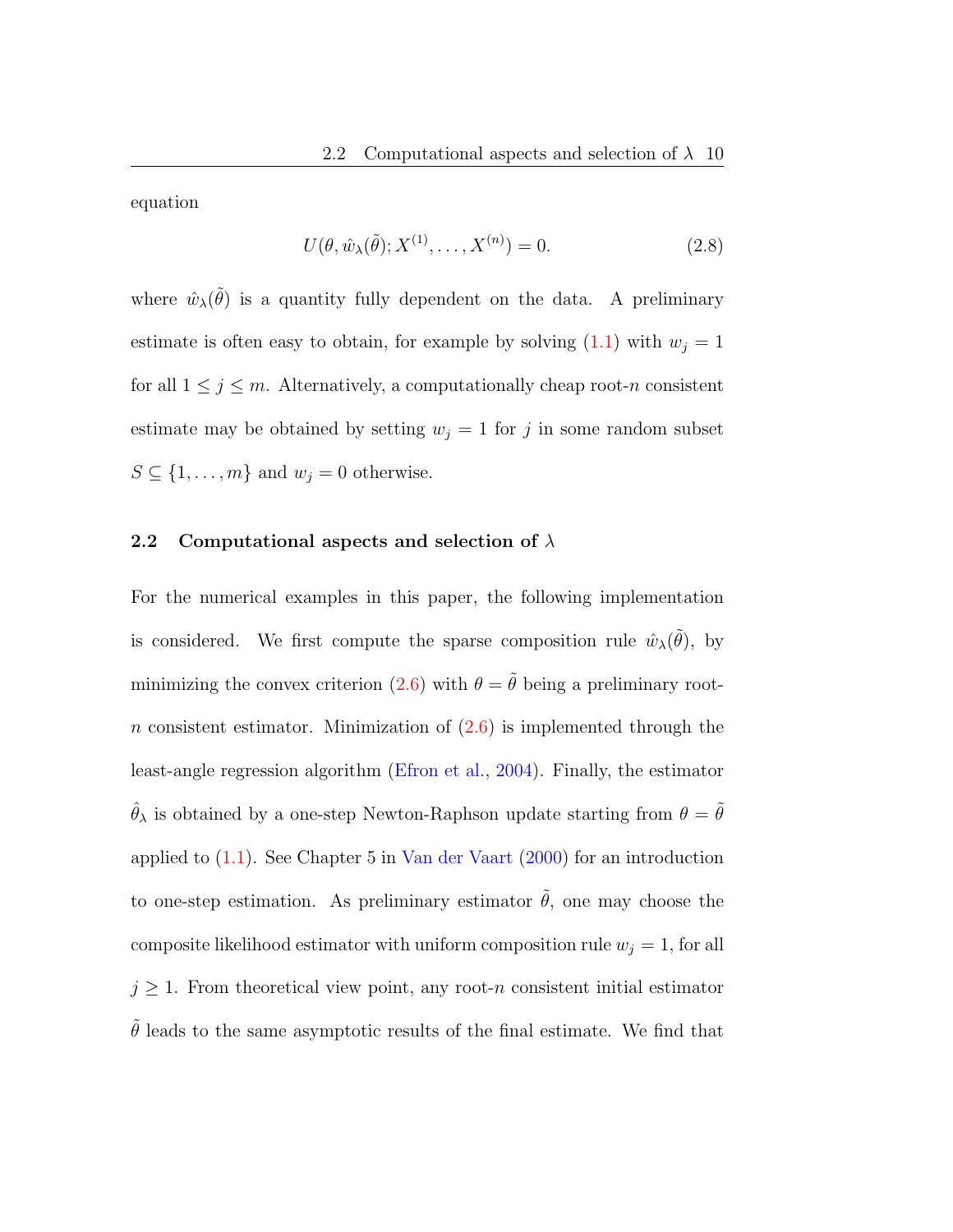the impact of the initial estimates is negligible in many situations.

Analogous to the least-angle algorithm originally developed by [Efron](#page-36-4) [et al.](#page-36-4) [\(2004\)](#page-36-4) in the context of sparse linear regression, each step of our implementation includes the score  $U_i(\theta; X)$  having the largest correlation with the residual difference  $U_j(\theta; X) - U(\theta, w; X)$ , followed by an adjustment step on w. An alternative computing approach is to solve  $(2.6)$  with respect to  $\theta$  with  $w = w_\lambda(\theta)$  using a Newton-Raphson algorithm with  $w_\lambda(\theta)$ updated through a coordinate-descent approach as in [Wu et al.](#page-37-8) [\(2008\)](#page-37-8) in each iteration.

Selection of  $\lambda$  is an aspect of practical importance since it balances the trade-off between statistical and computational efficiency. In many practical applications this choice ultimately depends on the available computing resources and the objective of one's analysis. Although a universal approach for selection is not sought in this paper, the following heuristic strategy may be considered. Taking a grid  $\Lambda$  of values for  $\lambda$  corresponding to different numbers of selected scores, we consider  $\hat{\lambda} = \max{\lambda \in \Lambda : \phi(\lambda) > \tau}$ , for some user-specified constant  $0 < \tau \leq 1$ , where  $\phi(\lambda) = \text{tr} \{\hat{J}_{\lambda}\}/\text{tr} \{\hat{J}\}\)$ . Here  $\hat{J}_{\lambda}$  denotes the empirical covariance matrix for the selected partial scores evaluated at  $\tilde{\theta}$ , whilst  $\hat{J}$  is the covariance for all scores. Thus  $\phi(\lambda)$  can be viewed as the approximate proportion of score variance explained by the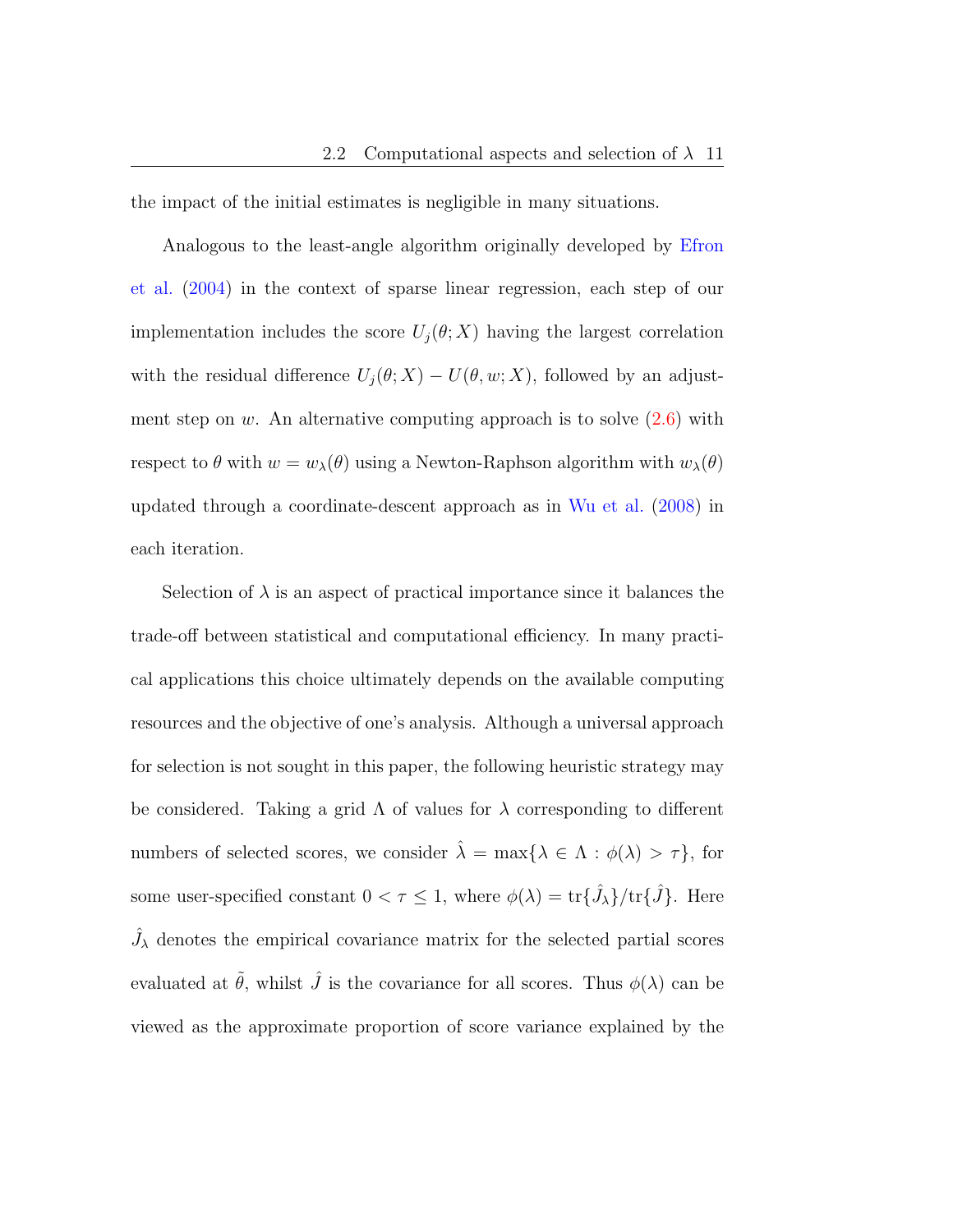selected scores. In practice, one may choose  $\tau$  to be a sufficiently large value, such as  $\tau = 0.75$  or  $\tau = 0.90$ .

When the covariance for all scores  $\hat{J}$  is difficult to obtain due to excessive computational burden, we propose to use an upper bound of  $\phi(\lambda)$  instead. Let  $\tilde{\lambda} \in \Lambda$  be the next value for  $\lambda \in \Lambda$  smaller than  $\hat{\lambda}$ , i.e. we set  $\tilde{\lambda} = \hat{\lambda}$ if  $\hat{\lambda} = \min{\{\Lambda\}}$ , and  $\tilde{\lambda} = \max{\{\lambda \in \Lambda : \lambda < \hat{\lambda}\}}$  otherwise. Note that  $\phi(\hat{\lambda}) \, < \, \text{tr} \{\hat{J}_{\hat{\lambda}}\} / \text{tr} \{\hat{J}_{\hat{\lambda}}\},$  where the right hand side represents the relative proportion of score variance explained by reducing  $\lambda$  from  $\hat{\lambda}$  to  $\tilde{\lambda}$ . Thus, in practice, one may take  $\hat{\lambda}$  such that  $\text{tr}\{\hat{J}_{\hat{\lambda}}\}/\text{tr}\{\hat{J}_{\tilde{\lambda}}\} > \delta$  for some relative tolerance level  $0 < \delta < 1$ .

#### <span id="page-11-0"></span>3. Properties

#### 3.1 Conditions for uniqueness

This section gives an explicit expression for the minimizer of the penalized score distance criterion and provides sufficient conditions for its uniqueness. The main requirement for uniqueness is that each partial score cannot be fully determined by a linear combination of other scores. Specifically, we require the following condition:

<span id="page-11-1"></span>**Condition 1.** Define  $U_j = U_j(\theta, X)$ . For any  $\lambda > 0$  and  $\theta \in \Theta$ , the random vectors  $(U_1^\top, U_1^\top U_1 \pm \lambda), \ldots, (U_m^\top, U_m^\top U_m \pm \lambda)$  are linearly independent.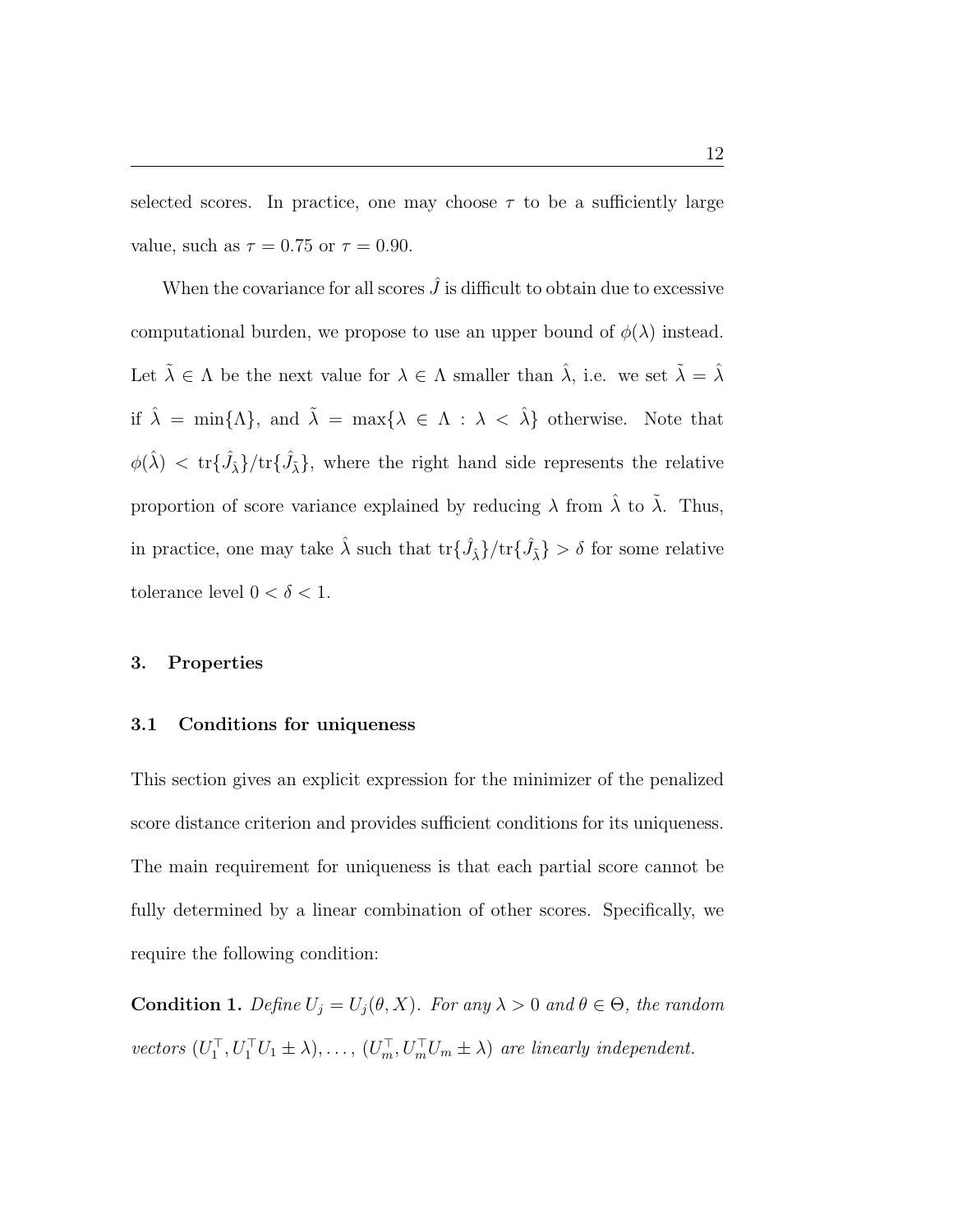We note that the condition is automatically satisfied, unless some partial score is perfectly correlated to the others, which is rarely the case in real applications.

For a vector  $a \in \mathbb{R}^m$ , we use  $a_{\mathcal{E}}$  to denote the sub-vector corresponding to index  $\mathcal{E} \subseteq \{1, \ldots, m\}$ , while  $A_{\mathcal{E}}$  denotes the sub-matrix of the squared matrix A formed by taking rows and columns corresponding to  $\mathcal{E}$ . The notation sign(w) is used for the vector sign function with *j*th element taking values  $-1$ , 0 and 1 if  $w_j < 0$ ,  $w_j = 0$  and  $w_j > 0$ . Let  $\eta = 0$  if  $\hat{J}(\theta)$  is positive definite, or else  $\eta = \max_{x \in \mathbb{R}^q} [\text{diag} \{\hat{J}(\theta)\}^\top V(\theta)x/||V(\theta)x||_1]$ , where q denotes the number of zero eigenvalues of  $\hat{J}(\theta)$  and  $V(\theta)$  is a  $m \times q$  matrix collecting eigenvectors corresponding to zero eigenvalues.

<span id="page-12-1"></span>**Theorem 1.** Under Condition [1,](#page-11-1) for any  $\theta \in \Theta$  and  $\lambda > \eta$ , the minimizer of the penalized distance  $\hat{d}_{\lambda}(\theta, w)$  defined in [\(2.6\)](#page-8-0) is unique with probability one and given by

$$
\hat{w}_{\lambda,\hat{\mathcal{E}}}(\theta) = \left\{ \hat{J}_{\hat{\mathcal{E}}}(\theta) \right\}^{-1} \left[ diag \left\{ \hat{J}_{\hat{\mathcal{E}}}(\theta) \right\} - \lambda \ sign \{ \hat{w}_{\lambda,\hat{\mathcal{E}}}(\theta) \} \right], \ \ \hat{w}_{\lambda,\setminus\hat{\mathcal{E}}}(\theta) = 0,
$$

where  $\hat{\mathcal{E}} \subseteq \{1, \ldots, m\}$  is the index set defined as

<span id="page-12-0"></span>
$$
\hat{\mathcal{E}} = \left\{ j : \left| n^{-1} \sum_{i=1}^{n} U_j(\theta; X^{(i)})^\top U_j(\theta; X^{(i)}) - n^{-1} \sum_{i=1}^{n} U_j(\theta; X^{(i)})^\top U(\theta, \hat{w}_{\lambda}(\theta); X^{(i)}) \right| \geq \lambda \right\},
$$
\n(3.9)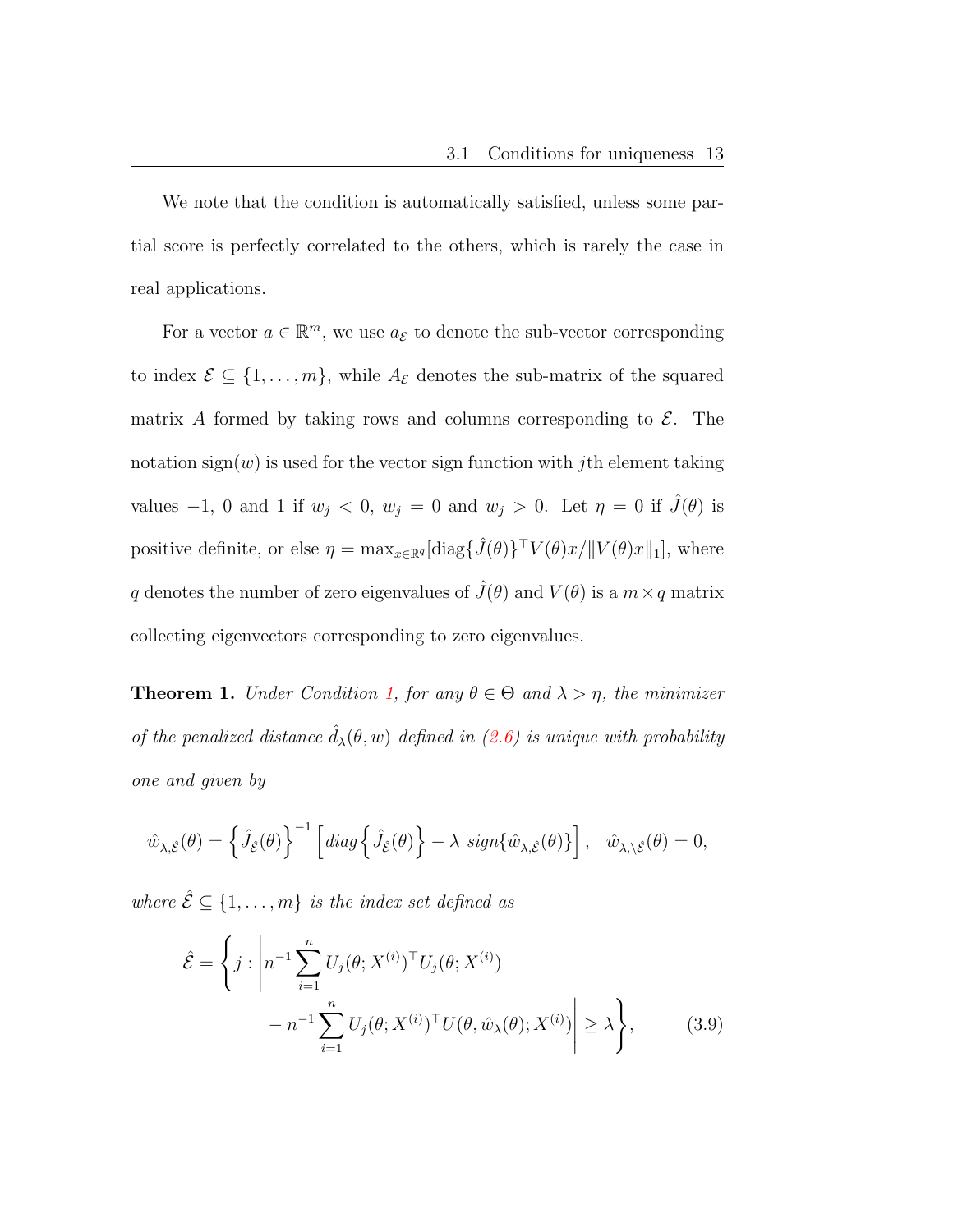and  $\setminus \hat{\mathcal{E}}$  denotes the complement index set  $\{1,\ldots,m\} \setminus \hat{\mathcal{E}}$ . Moreover,  $\hat{w}_{\lambda,\hat{\mathcal{E}}}(\theta)$ contains at most np  $\wedge$  m non-zero elements.

When  $\lambda = 0$ , we have  $\hat{\mathcal{E}} = \{1, \ldots, m\}$ , meaning that the corresponding composition rule  $\hat{w}_{\lambda,\hat{\mathcal{E}}}(\theta)$  does not contain zero elements. In this case, the empirical score covariance matrix  $\hat{J}(\theta)$  is required to be non-singular which is certainly violated when  $np < m$ . Even for the case  $np > m$ ,  $\hat{J}(\theta)$ may be singular due to the presence of largely correlated partial scores. On the other hand, setting  $\lambda > \eta$  always gives a non-singular score covariance matrix and guarantees existence of  $\hat{w}_{\lambda,\hat{\mathcal{E}}}(\theta)$ . For sufficiently large  $\lambda$ , a relatively small subset of scores is selected. The formula in  $(3.9)$ suggests that the jth score is selected when it contributes enough information in the overall composite likelihood. Particularly, the  $j$ <sup>th</sup> score is included if the estimated absolute difference between its Fisher information  $E\{U_j(\theta;X)^\top U_j(\theta;X)\}\$  and the covariance with the overall composite likelihood score  $E\{U_j(\theta;X)^\top U(\theta,w;X)\}\)$  is greater than  $\lambda$ .

## 3.2 Asymptotic optimality of the empirical composition rule

The asymptotic behavior of the sparse composition rule  $\hat{w}_{\lambda}(\theta)$  is investigated in this section as the sample size  $n$  diverges. The main result is the convergence of  $\hat{w}_{\lambda}(\theta)$  to the ideal composition rule  $w_{\lambda}(\theta)$ , which is de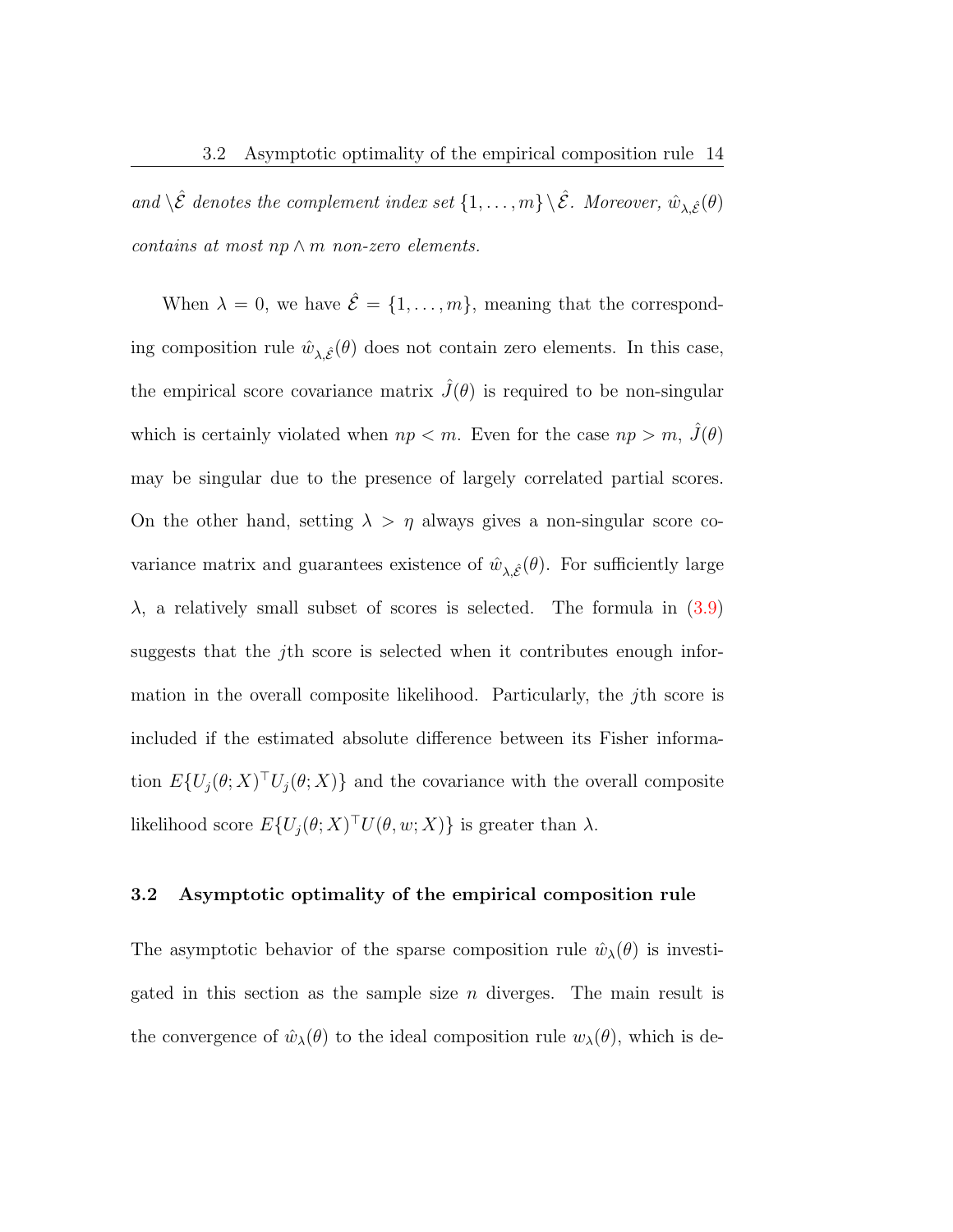fined as the minimizer of the population criterion  $d_{\lambda}(\theta, w)$  specified in [\(2.5\)](#page-8-1). Letting  $\lambda \to 0$  as n increases implies that the sparse rule  $\hat{w}_{\lambda}(\theta)$  is asymptotically equivalent to the optimal rule  $w_0(\theta)$  in terms of the estimator's variance, with the latter, however, involving all  $m$  scores. To show this, an additional technical requirement on the covariance between sub-likelihood scores is introduced.

<span id="page-14-1"></span>Condition 2. For all  $j, k \geq 1$ ,  $sup_{\theta \in \Theta} |\hat{J}(\theta)_{jk} - J(\theta)_{jk}| \to 0$  in probability as  $n \to \infty$ , where  $\hat{J}(\theta)_{jk}$  and  $J(\theta)_{jk}$  are the  $\{j,k\}$ th element of  $\hat{J}(\theta)$  and  $J(\theta)$ respectively. Moreover, each element of  $J(\theta)$  is continuous and bounded, and the smallest eigenvalue of  $J(\theta)$  is bounded away from zero for all  $\theta \in \Theta$ uniformly.

<span id="page-14-0"></span>**Theorem 2.** Under Conditions [1](#page-11-1) and [2,](#page-14-1) for any  $\lambda > 0$  and  $\theta \in \Theta$ , we have  $\sup_{\theta \in \Theta} ||\hat{w}_{\lambda}(\theta) - w_{\lambda}(\theta)||_1 \to 0$  in probability, as  $n \to \infty$ .

Since the preliminary estimate  $\tilde{\theta}$  is consistent, continuity of  $w_{\lambda}(\theta)$  (shown in Lemma [2](#page-33-0) in the Appendix) implies immediately that  $\hat{w}_{\lambda}(\tilde{\theta})$  converges to  $w_{\lambda}(\theta^*)$ , i.e. the empirical composition rule converges to the ideal composition rule evaluated at the true parameter. Theorem 2 implies that the proposed sparse composite likelihood score is a suitable approximation for the optimal score involving  $m$  sub-likelihoods. Specifically, under regularity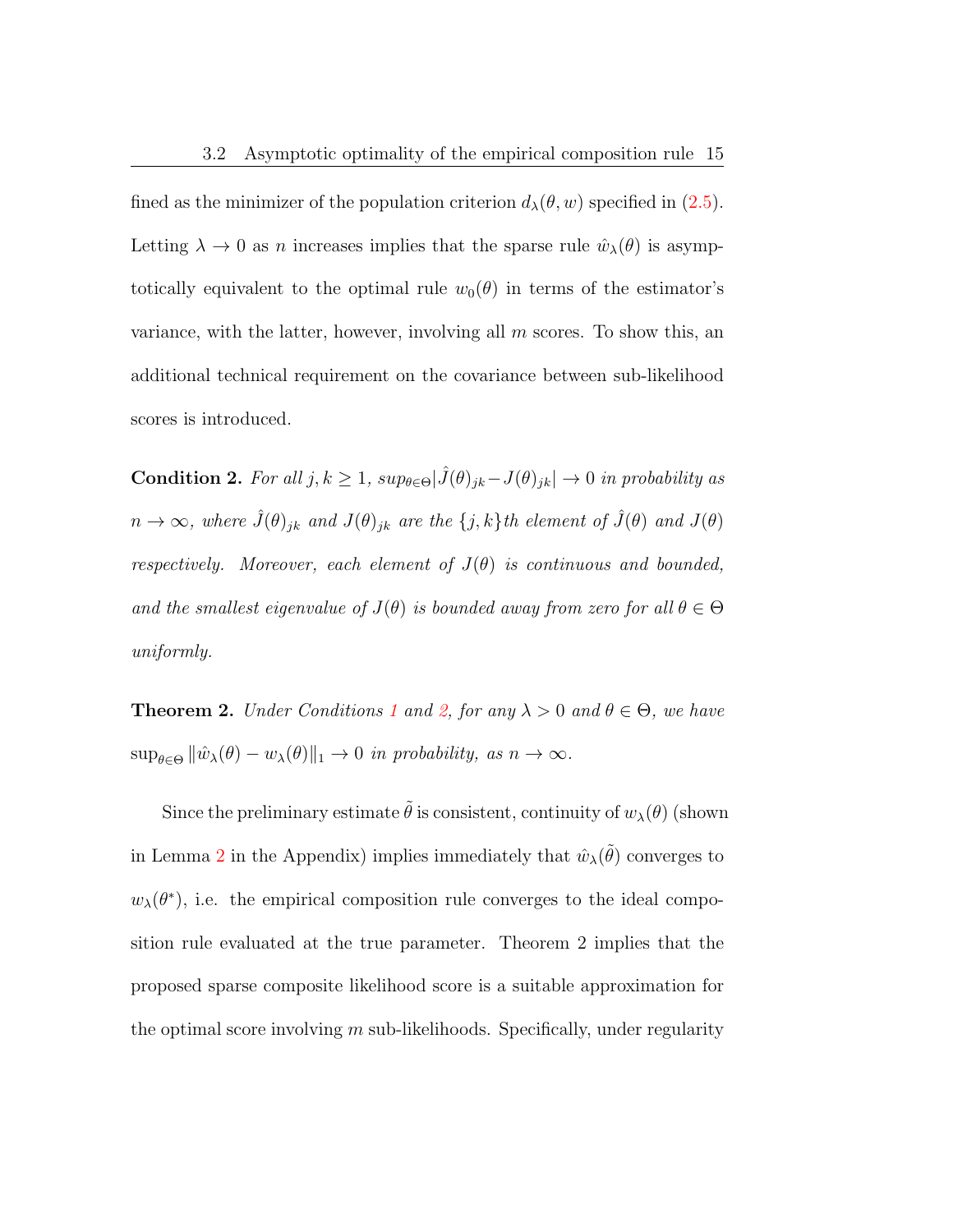conditions, we have

<span id="page-15-2"></span>
$$
\sup_{\theta \in \Theta} \left\| \frac{1}{n} \sum_{i=1}^{n} U(\theta, \hat{w}_{\lambda}(\tilde{\theta}); X^{(i)}) - \frac{1}{n} \sum_{i=1}^{n} U(\theta, w_0(\theta^*); X^{(i)}) \right\|_1 \to 0, \quad (3.10)
$$

in probability as  $n \to \infty$  and  $\lambda \to 0$ . Note the optimal composition rule  $w_0(\theta^*)$  and the related Godambe information matrix  $G\{\theta, w_0(\theta^*)\}$  are typically hard to compute due to inverting the  $m \times m$  score covariance matrix with entries  $E[U_j(\theta;X)^\top U_k(\theta;X)], 1 \leq j, k \leq m$ . On the other hand, the sparse composition rule  $\hat{w}_{\lambda}(\tilde{\theta})$  and the implied Godambe information have the advantage to be computationally tractable since they only involve a fraction of scores.

# 3.3 Limit behavior of the estimator  $\hat{\theta}_{\lambda}$  and standard errors

<span id="page-15-0"></span>The final estimator  $\hat{\theta}_{\lambda}$  is an M-estimator solving estimating equations of the form

$$
\frac{1}{n}\sum_{i=1}^{n}U\{\theta,\hat{w}_{\lambda}(\tilde{\theta});X^{(i)}\}=0.
$$
\n(3.11)

Since the vector  $\hat{w}_{\lambda}(\tilde{\theta})$  converges to  $w_{\lambda}^* = w_{\lambda}(\theta^*)$  by Theorem [2](#page-14-0) and Lemma [2,](#page-33-0) the limit of  $(3.11)$  may be written as

<span id="page-15-1"></span>
$$
E\left\{U(\theta, w_{\lambda}^*; X)\right\} = 0. \tag{3.12}
$$

To show that  $\hat{\theta}_{\lambda}$  is consistent for the solution of [\(3.12\)](#page-15-1), we assume additional regularity conditions, particularly, to ensure a unique root of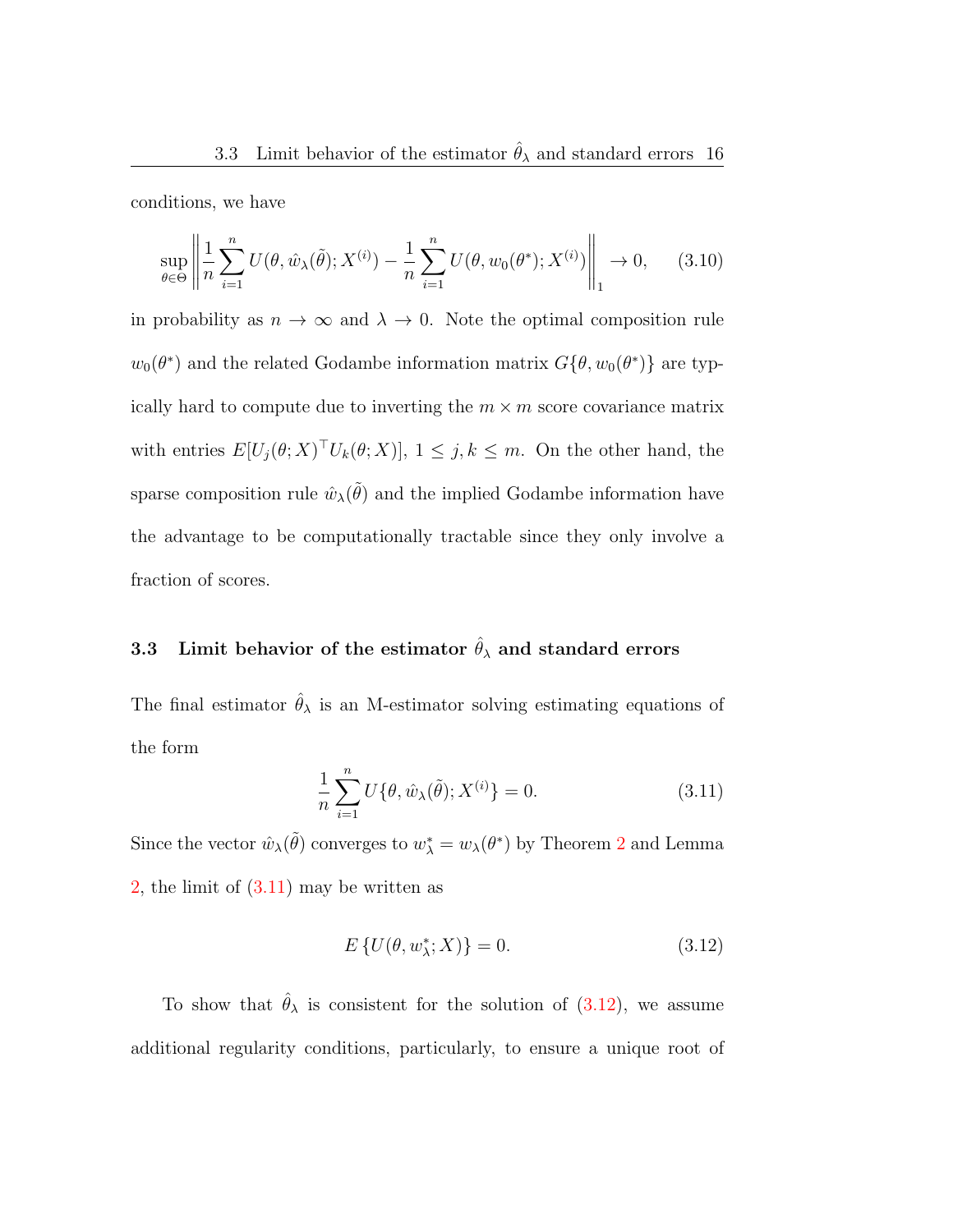the ideal composite likelihood score and stochastic equicontinuity on each sub-likelihood scores.

<span id="page-16-2"></span>Condition 3. For all constants  $c > 0$ ,  $\inf_{\{\theta: \|\theta-\theta^*\|_1\geq c\}} \|E\{U(\theta, w^*_\lambda; X)\}\|_1 >$  $0 = ||E\{U(\theta^*, w^*_\lambda; X)\}||_1$ . Moreover, assume  $\sup_{\theta \in \Theta} ||\sum_{i=1}^n U_j(\theta; X^{(i)})/n EU_j(\theta;X)\Vert_1 \to 0$  in probability as  $n \to \infty$ , for all  $1 \leq j \leq m$ .

<span id="page-16-0"></span>**Theorem 3.** Under Conditions [1–](#page-11-1) [3,](#page-16-2)  $\hat{\theta}_{\lambda}$  converges in probability to  $\theta^*$ .

To obtain asymptotic normality of the final estimator  $\hat{\theta}_{\lambda}$ , we assume the following condition for the sub-likelihood scores.

<span id="page-16-3"></span>**Condition 4.** Assume for all  $j \geq 1$ ,  $\text{var}\{U_j(\theta^*;X)\} < \infty$ . In a neighborhood of  $\theta^*$ , each  $U_j(\theta; x)$  is twice continuously differentiable in  $\theta$ , and the partial derivatives are dominated by some fixed integrable functions only depending on x. Moreover, assume  $H(\theta^*, w_\lambda^*)$  defined in [\(1.2\)](#page-3-0) is nonsingular.

<span id="page-16-1"></span>**Theorem 4.** Under Conditions  $1-\frac{1}{4}$ , we have

<span id="page-16-4"></span>
$$
n^{1/2}G_{\lambda}(\theta^*)^{1/2}\left(\hat{\theta}_{\lambda} - \theta^*\right) \to N_p(0, I_p),\tag{3.13}
$$

as  $n \to \infty$ , where  $G_{\lambda}(\theta) = G(\theta, w_{\lambda}^*)$  is the  $p \times p$  Godambe information matrix defined in [\(1.2\)](#page-3-0).

The  $p \times p$  Godambe information matrix  $G_{\lambda}(\theta)$  in [\(3.13\)](#page-16-4) can be estimated by the sandwich estimator  $\hat{G}_{\lambda} = \hat{H}_{\lambda} \hat{K}_{\lambda}^{-1} \hat{H}_{\lambda}$ , where  $p \times p$  matrices  $\hat{H}_{\lambda}$  and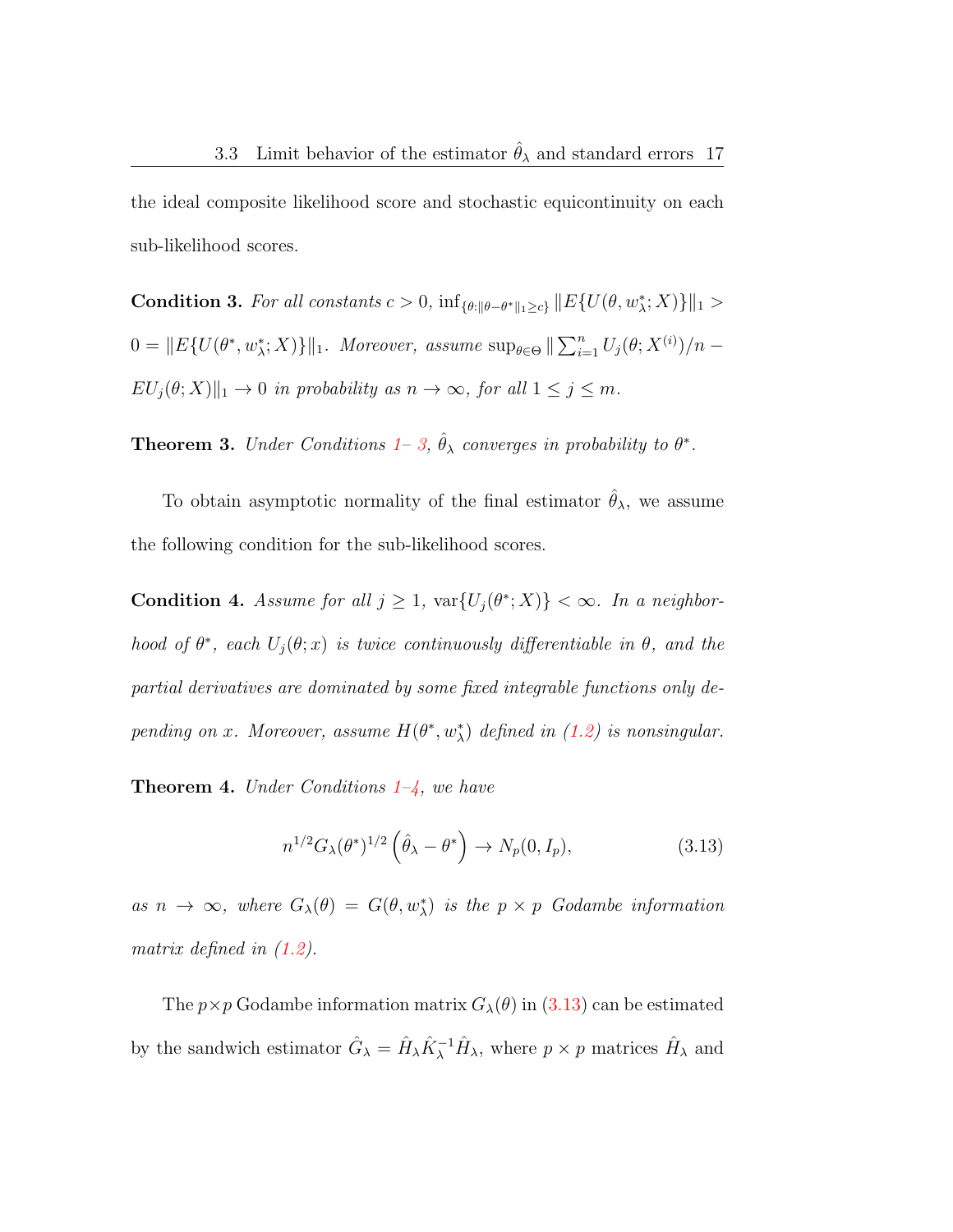$\hat{K}_{\lambda}$  are obtained, respectively, by replacing  $\theta = \hat{\theta}_{\lambda}$  in

$$
\hat{H}_{\lambda}(\theta) = -\frac{1}{n} \sum_{i=1}^{n} \nabla U(\theta, \hat{w}_{\lambda}(\tilde{\theta}); X^{(i)}),
$$
  

$$
\hat{K}_{\lambda}(\theta) = \frac{1}{n} \sum_{i=1}^{n} U(\theta, \hat{w}_{\lambda}(\tilde{\theta}); X^{(i)}) U(\theta, \hat{w}_{\lambda}(\theta); X^{(i)})^{\top}.
$$

Practical advantages of using the sparse composition rule  $\hat{w}_{\lambda}(\theta)$  are the reduction of computational cost and increased stability of the standard error calculations. Although the score variance matrix  $\hat{K}_{\lambda}(\theta)$  may be difficult to obtain when  $\lambda = 0$  due to potentially  $O(m^2)$  covariance terms, choosing a sufficiently large value for  $\lambda > 0$  avoids this situation by reducing the number of terms in the composite likelihood score.

#### <span id="page-17-0"></span>4. Examples

#### 4.1 Common location for heterogeneous variates

Let  $X \sim N_m(\theta 1_m, \Sigma)$ , where the  $m \times m$  covariance matrix  $\Sigma$  has off-diagonal elements  $\sigma_{jk}$   $(j \neq k)$  and diagonal elements  $\sigma_k^2$   $(j = k)$ . Computing the maximum likelihood estimator of  $\theta$  requires  $\Sigma^{-1}$  and usually  $\Sigma$  is estimated by the sample covariance  $\hat{\Sigma}$ . When  $n < m$ , however, the maximum likelihood estimator is not available since the sample covariance  $\hat{\Sigma}$  is singular; on the other hand, the composite likelihood estimator is still feasible. The jth marginal score is  $U_j(\theta; x) = (x_j - \theta)/\sigma_j^2$  and the composite likelihood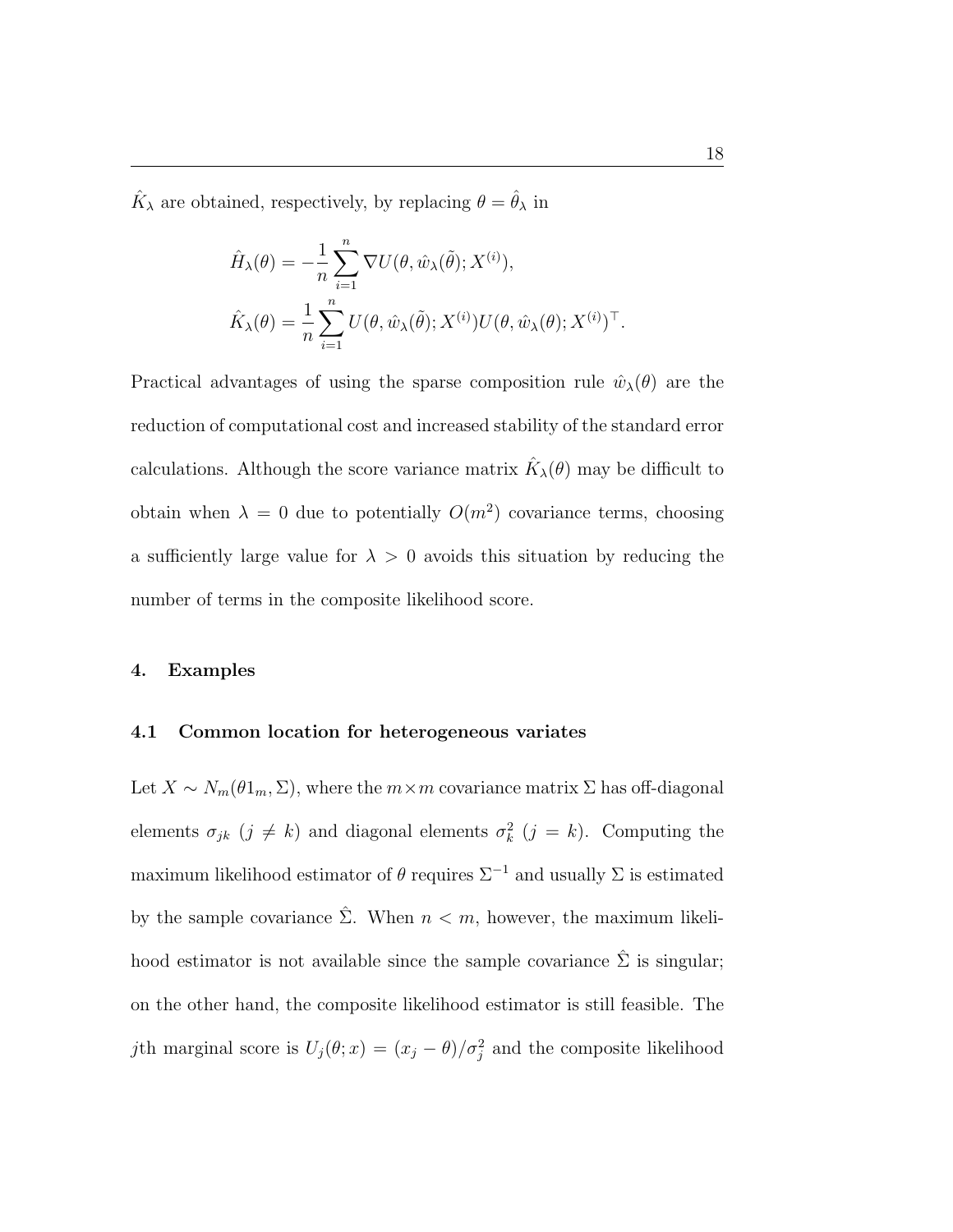estimating equation based on the sample  $X^{(1)}, \ldots, X^{(n)}$  is

<span id="page-18-0"></span>
$$
0 = \sum_{j=1}^{m} \frac{w_j}{\sigma_j^2} \sum_{i=1}^{n} (X_j^{(i)} - \theta).
$$
 (4.14)

Then the population and empirical score covariances are  $m \times m$  matrices with *jkth* entries

$$
J(\theta)_{jk} = E\left\{ \frac{(X_j - \theta)(X_k - \theta)}{\sigma_j^2 \sigma_k^2} \right\}, \quad \hat{J}(\theta)_{jk} = \frac{1}{n} \sum_{i=1}^n \left\{ \frac{(X_j^{(i)} - \theta)(X_k^{(i)} - \theta)}{\sigma_j^2 \sigma_k^2} \right\},
$$

respectively.

It is useful to inspect the special case where  $X$  has independent components ( $\sigma_{jk} = 0$  for all  $j \neq k$ ). This setting corresponds to the fixed-effect meta-analysis model where estimators from  $m$  independent studies are combined to improve accuracy. From Theorem [1,](#page-12-1) the optimal composition rule is

$$
\hat{w}_{\lambda,j}(\theta) = \left\{1 - \frac{\lambda n \sigma_j^4}{\sum_{i=1}^n (X_j - \theta)^2}\right\} I\left\{\frac{\sum_{i=1}^n (X_j^{(i)} - \theta)^2}{n \sigma_j^4} > \lambda\right\},\,
$$

whilst the optimal population composition rule  $w_{\lambda,j}(\theta)$  is the same as the above expression with sample averages replaced by expectations. The composition rule  $w_{\lambda,j}(\theta)$  evaluated at the true parameter is  $w_{\lambda,j}^* = (1-\lambda\sigma_j^2)I(\sigma_j^{-2} >$  $\lambda$ )  $(j = 1, \ldots, m)$ . This highlights that overly noisy data subsets with variance  $\sigma_j^2 > \lambda^{-1}$  are dropped and thus do not influence the final estimator for θ. Particularly, the number of non-zero elements in  $w^*_{\lambda}$  is  $\sum_{j=1}^m I(\sigma_j^2 < \lambda^{-1})$ . Finally, substituting  $w_j = \hat{w}_{\lambda,j}(\theta)$  in [\(4.14\)](#page-18-0) gives the following fixed-point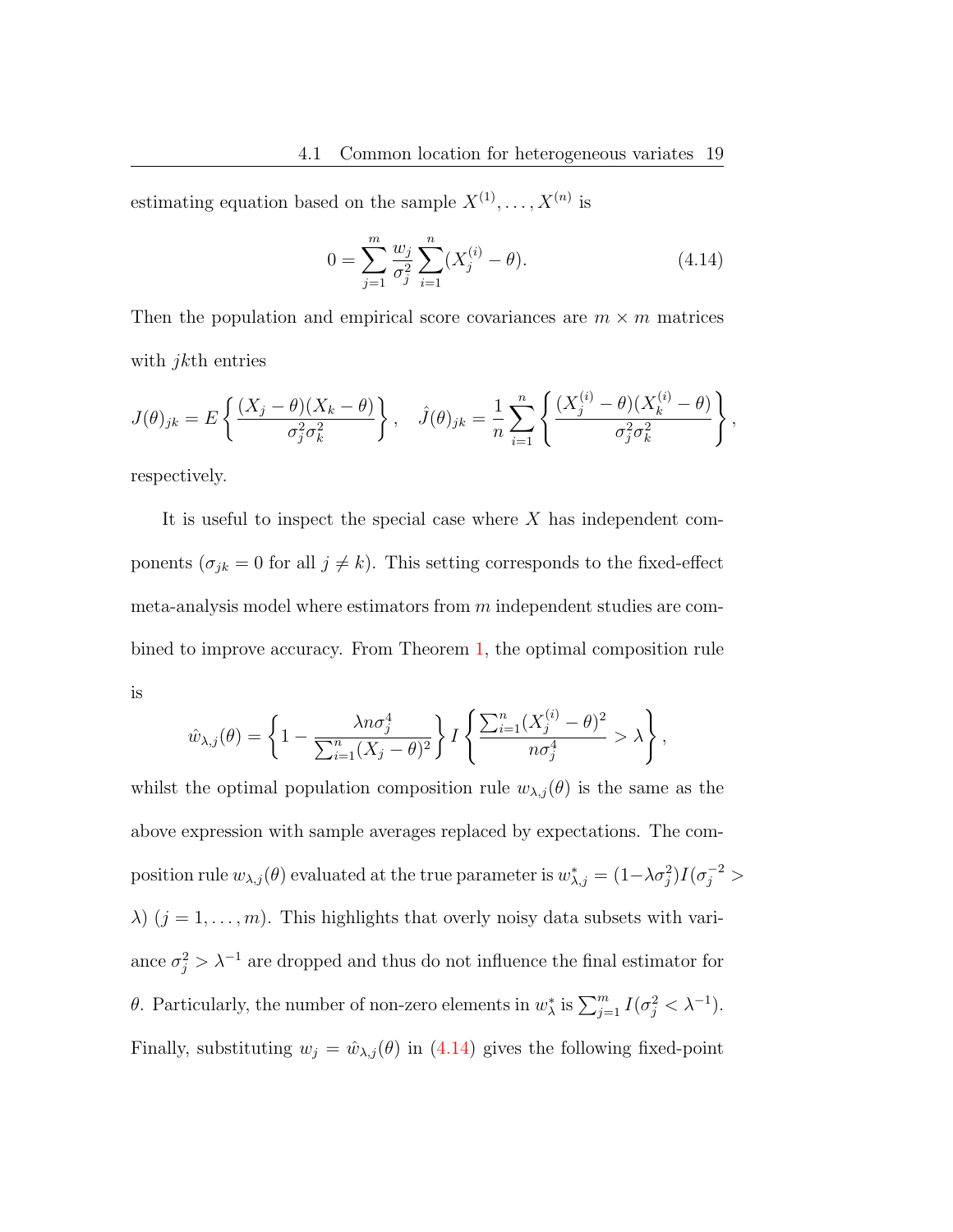<span id="page-19-0"></span>equation

$$
\theta = \left\{ \sum_{j=1}^{m} \frac{\hat{w}_{\lambda,j}(\theta)}{\sigma_j^2} \bar{X}_j \right\} / \left\{ \sum_{k=1}^{m} \frac{\hat{w}_{\lambda,k}(\theta)}{\sigma_k^2} \right\},
$$
(4.15)

which is a weighted average of marginal sample means  $\bar{X}_j = n^{-1} \sum_{i=1}^n X_j^{(i)}$ j  $(j = 1, \ldots, m)$ . The final composite likelihood estimator  $\hat{\theta}_{\lambda}$  may be obtained by solving equation [\(4.15\)](#page-19-0).

When  $\lambda = 0$ , we have uniform weights  $w_0^* = (1, \ldots, 1)^\top$  and the corresponding estimator  $\hat{\theta}_0$  is the usual optimal meta-analysis solution. Although the implied estimator  $\hat{\theta}_0$  has minimum variance, it offers no control for the overall computational cost since all  $m$  sub-scores are selected. On the other hand, choosing judiciously  $\lambda > 0$  may lead to low computational burden with negligible efficiency loss for the resulting estimator. For instance, assuming  $\sigma_j^2 = j^2$ , a calculation shows

<span id="page-19-1"></span>
$$
\frac{1}{2}E\left\{U(\theta, w_{\lambda}^*; X) - U(\theta, w_0^*; X)\right\}^2 \le \lambda^2 \sum_{j \in \mathcal{E}} j^2 + \sum_{j \notin \mathcal{E}} j^{-2},\tag{4.16}
$$

where  $\mathcal{E} = \{j : j^2 < \lambda^{-1}\}\$ and  $\theta$  here is the true parameter. Since the number of selected scores is  $\sum_{j=1}^{m} I(j^2 < \lambda^{-1}) = [\lambda^{-\frac{1}{2}}]$ , we can write  $\lambda^2 \sum_{j \in \mathcal{E}} j^2 \leq \lambda^2 \lambda^{-1} \lambda^{-\frac{1}{2}} = \lambda^{\frac{1}{2}}$ , which converges to zero as  $\lambda \to 0$ ; additional calculations also show  $\sum_{j \notin \mathcal{E}} j^{-2} \to 0$  as  $\lambda \to 0$ . Hence, the left hand side of [\(4.16\)](#page-19-1) goes to zero as long as  $\lambda \to 0$ . This suggests that the truncated composite likelihood score approximates suitably the optimal score,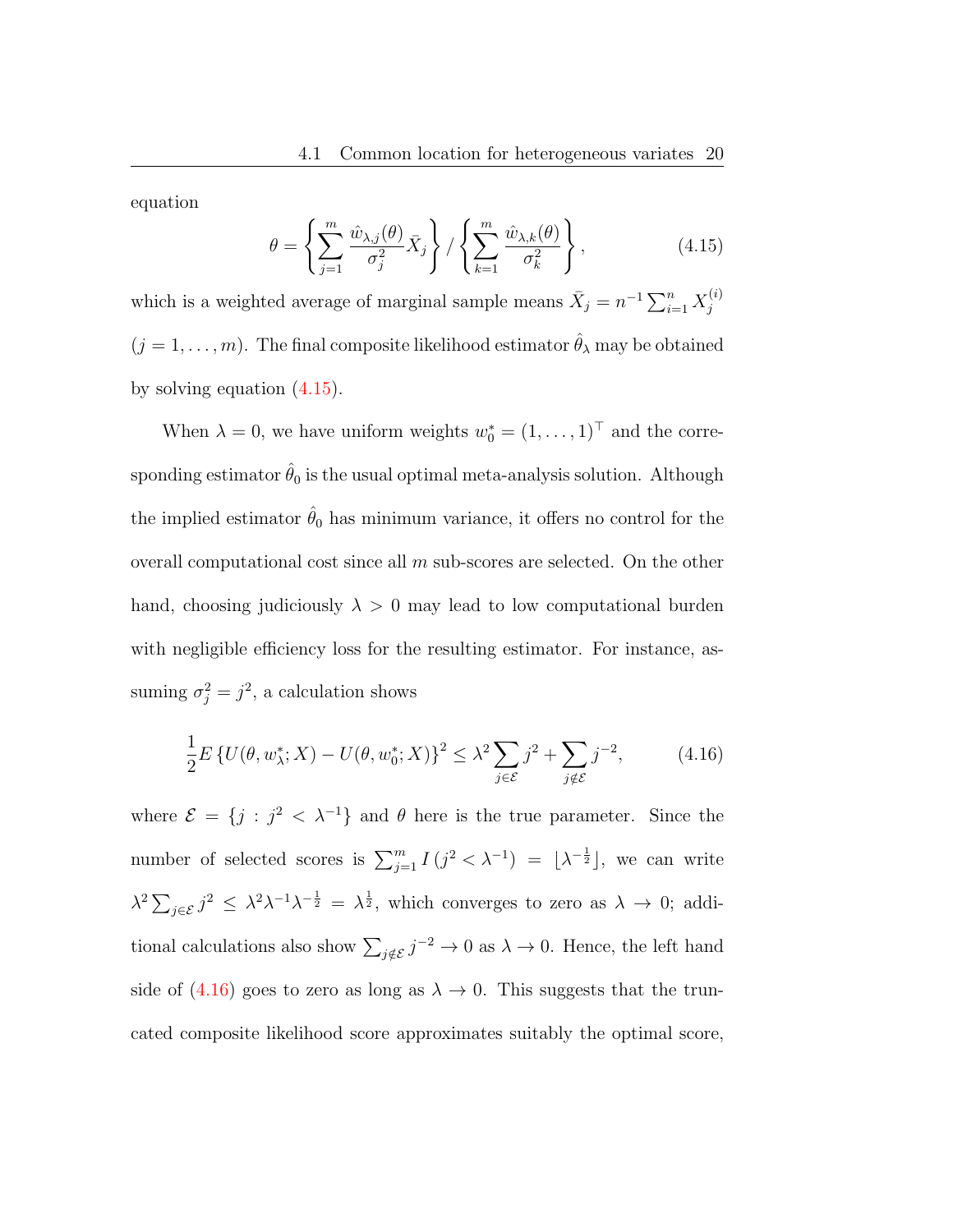while containing a relatively small number of terms. If the elements of  $X$ are correlated with  $\sigma_{jk} \neq 0$  for  $j \neq k$ , the partial scores contain overlapping information on  $\theta$ . In this case, tossing away highly correlated partial scores would improve computing while maintaining satisfactory statistical efficiency for the final estimator.

Figure [1](#page-21-0) shows the solution path of  $w^*_{\lambda}$ ; that is, the trajectory of the elements of the optimal composition rule  $w^*_{\lambda}$  for different values of  $\lambda$  and the asymptotic relative efficiency of the corresponding composite likelihood estimator  $\hat{\theta}_{\lambda}$  compared to the maximum likelihood estimator for different values of  $\lambda$ . When m is large ( $m = 1000$ ), the asymptotic relative efficiency drops gradually until only a few scores are left. This example illustrates that relatively high efficiency can be reached by the selected composite likelihood equations, when a few partial scores already contain the majority of information about  $\theta$ . In such cases, the final estimator  $\hat{\theta}_{\lambda}$  with a sparse composition rule is expected to achieve a good trade-off between computational cost and statistical efficiency.

#### <span id="page-20-0"></span>4.2 Covariance estimation

Suppose X follows a multivariate normal distribution with zero mean vector and covariance  $\Sigma(\theta)$  with elements  $\Sigma(\theta)_{jk} = \exp(-\theta \delta_{jk})$   $(j \neq k)$  and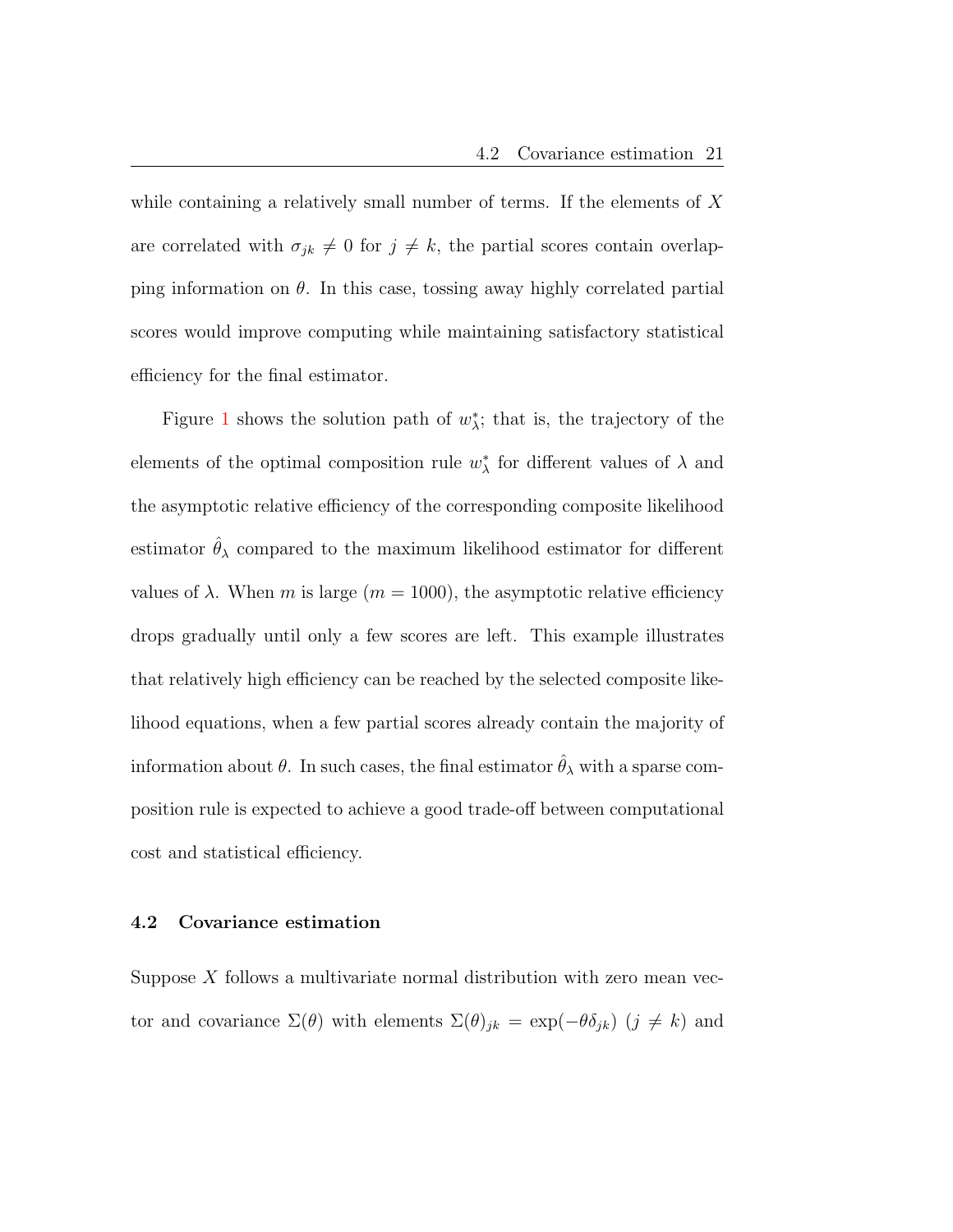$\rho = 0, m = 20$   $\rho = 0.5, m = 20$   $\rho = 0.5,$  $m = 1000$ 



<span id="page-21-0"></span>Figure 1: Top Row: Solution paths for the minimizer  $w^*_{\lambda}$  of  $d_{\lambda}(\theta, w)$  defined in [\(2.5\)](#page-8-1) at the true parameter for different values of  $\lambda$  with corresponding number of sub-likelihoods shown in the top axis. Bottom Row: Asymptotic relative efficiency (ARE) of  $\hat{\theta}_{\lambda}$  compared to the maximum likelihood estimator. The vertical dashed lines represent  $\hat{\lambda}$  selected as described in §[2.2](#page-9-0) using  $\tau = 0.9$ . Results correspond to the location model  $X \sim N_m(\theta 1_m, \Sigma)$ with  $\Sigma_{jk} = j \ (j = k)$  and  $\Sigma_{jk} = \rho (jk)^{1/2} \ (j \neq k)$ .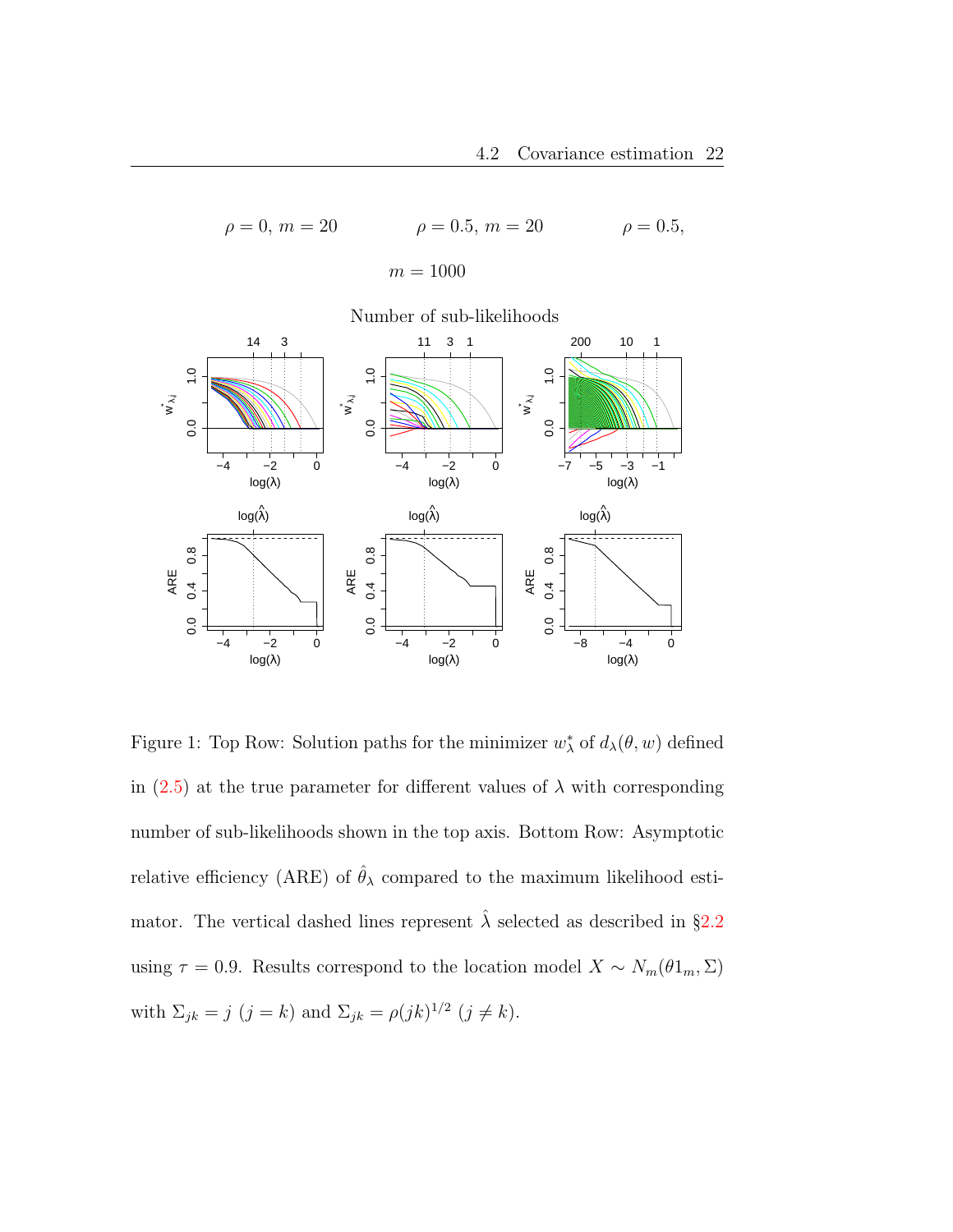$\Sigma(\theta)_{jk} = 1$  (j = k). The quantity  $\delta_{jk}$  may be regarded as the distance between spatial locations  $j$  and  $k$ , and the case of equally distant points corresponds to covariance estimation for exchangeable variables described in detail by [Cox and Reid](#page-36-0) [\(2004\)](#page-36-0). The maximum composite likelihood estimator solves

$$
0 = \sum_{j < k} w_{jk} \sum_{i=1}^{n} U_{jk}(\theta; X_j^{(i)}, X_k^{(i)})
$$
\n
$$
= \sum_{j < k} w_{jk} \sum_{i=1}^{n} \left[ \frac{\Sigma(\theta)_{jk} \{X_j^{(i)} + X_k^{(i)} - 2X_j^{(i)} X_k^{(i)} \Sigma(\theta)_{jk}\}}{\{1 - \Sigma(\theta)_{jk}^2\}^2} \right] \Sigma(\theta)_{jk} \delta_{jk}
$$
\n
$$
- \sum_{j < k} w_{jk} \sum_{i=1}^{n} \left[ \frac{\Sigma(\theta)_{jk} + X_j^{(i)} X_k^{(i)}}{1 - \Sigma(\theta)_{jk}^2} \right] \Sigma(\theta)_{jk} \delta_{jk},
$$

where  $U_{jk}(\theta; x_j, x_k)$  is the score of a bivariate normal distribution for the pair  $(X_j, X_k)$ . Figure [2](#page-24-0) shows the solution path of the optimal composition rule  $w^*_{\lambda}$  for different values of  $\lambda$ , and the asymptotic relative efficiency of the estimator  $\hat{\theta}_{\lambda}$  compared to the maximum likelihood estimator. A number of variable pairs ranging from  $m = 45$  to  $m = 1225$  is considered. When  $\lambda = 0$ , the proposed estimator has relatively high asymptotic efficiency. Interestingly, efficiency stays at around 90% until only a few sub-likelihoods are left, suggesting that a very small proportion of partial-likelihood components already contains the majority of the information about  $\theta$ . In such cases, the proposed selection procedure is useful by reducing the computing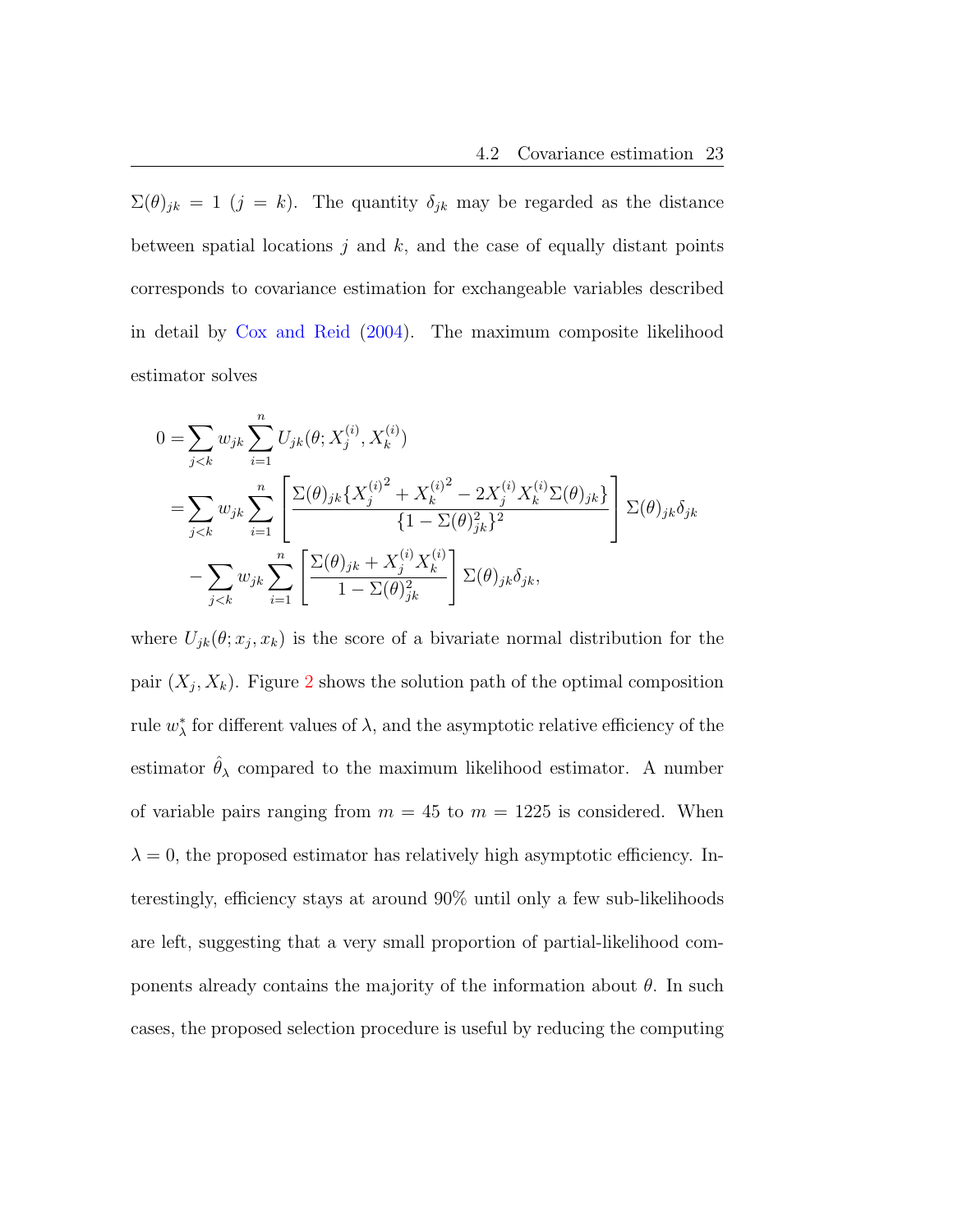burden while retaining satisfactory efficiency for the final estimator.

#### 4.3 Location estimation for exchangeable variates

For  $X \sim N_m(\theta 1_m, \Sigma)$  with  $\Sigma = (1 - \rho)I_m + \rho 1_m I_m^{\top}, 0 < \rho < 1$ , the marginal scores  $U_j(\theta; X) = X_j - \theta$  (j = 1, ..., m) are identically distributed with equal correlation. As  $n \to \infty$  the optimal composition rule converges to

$$
w_{\lambda,j}^* = \frac{1 - \lambda}{\rho(m-1) + 1} I(\lambda < 1), \quad (j = 1, \dots, m)
$$

so the corresponding composite likelihood estimator is  $\hat{\theta}_{\lambda} = \sum_{j=1}^{m} \bar{X}_j/m$ and is independent of  $\lambda$ . This suggests that the partial scores are selected randomly in the empirical composition rule  $\hat{w}_{\lambda}(\theta)$ . However, taking a sufficiently large value for  $\lambda$ , so that the sparse solution containing only a few zero elements still ensures relatively high statistical efficiency for the corresponding estimator  $\hat{\theta}_{\lambda}$ . To see this, first note that eigenvalue of the score covariance  $J(\theta)$  is  $\rho(m-1) + 1$ , whilst the remaining  $m-1$  eigenvalues are all equal to  $1 - \rho$ , suggesting that the first score contains relatively large information on  $\theta$  compared to the other scores. Furthermore, since  $var(\hat{\theta}_{\lambda}) = {\rho(m-1) + 1}/(mn)$  the asymptotic relative efficiency of the composite likelihood with  $m < \infty$  compared to that with  $m \to \infty$ is  $\rho m / \{\rho (m - 1) + 1\}$ ; this is 0.83, 0.90 and 0.98, for  $m = 5, 9$  and 50, respectively, when  $\rho = 0.75$ .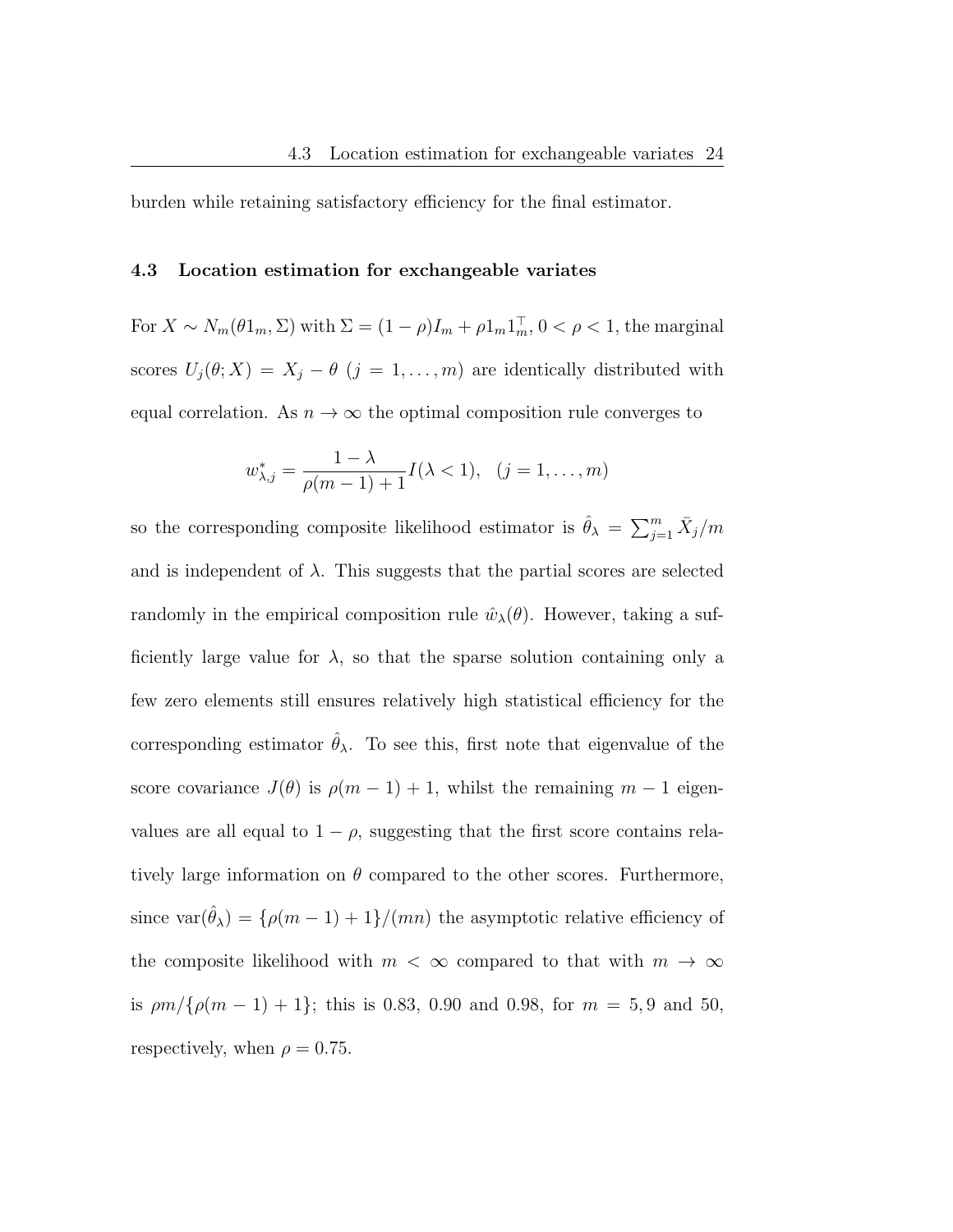

<span id="page-24-0"></span>Figure 2: Top Row: Solution paths for the minimizer  $w^*_{\lambda}$  of  $d_{\lambda}(\theta, w)$  defined in  $(2.5)$  at the true parameter for different values of  $\lambda$  with corresponding number of sub-likelihoods shown in the top axis. Bottom Row: Asymptotic relative efficiency (ARE) of the estimator  $\hat{\theta}_{\lambda}$  compared to the maximum likelihood estimator. The vertical dashed lines correspond to  $\hat{\lambda}$  selected as described in §[2.2](#page-9-0) with  $\tau = 0.9$ . Results correspond to the model X  $\sim$  $N_d(0, \Sigma(\theta))$  with  $\Sigma(\theta)_{jk} = \exp{-\theta(2|j-k|)^{1/2}}$ .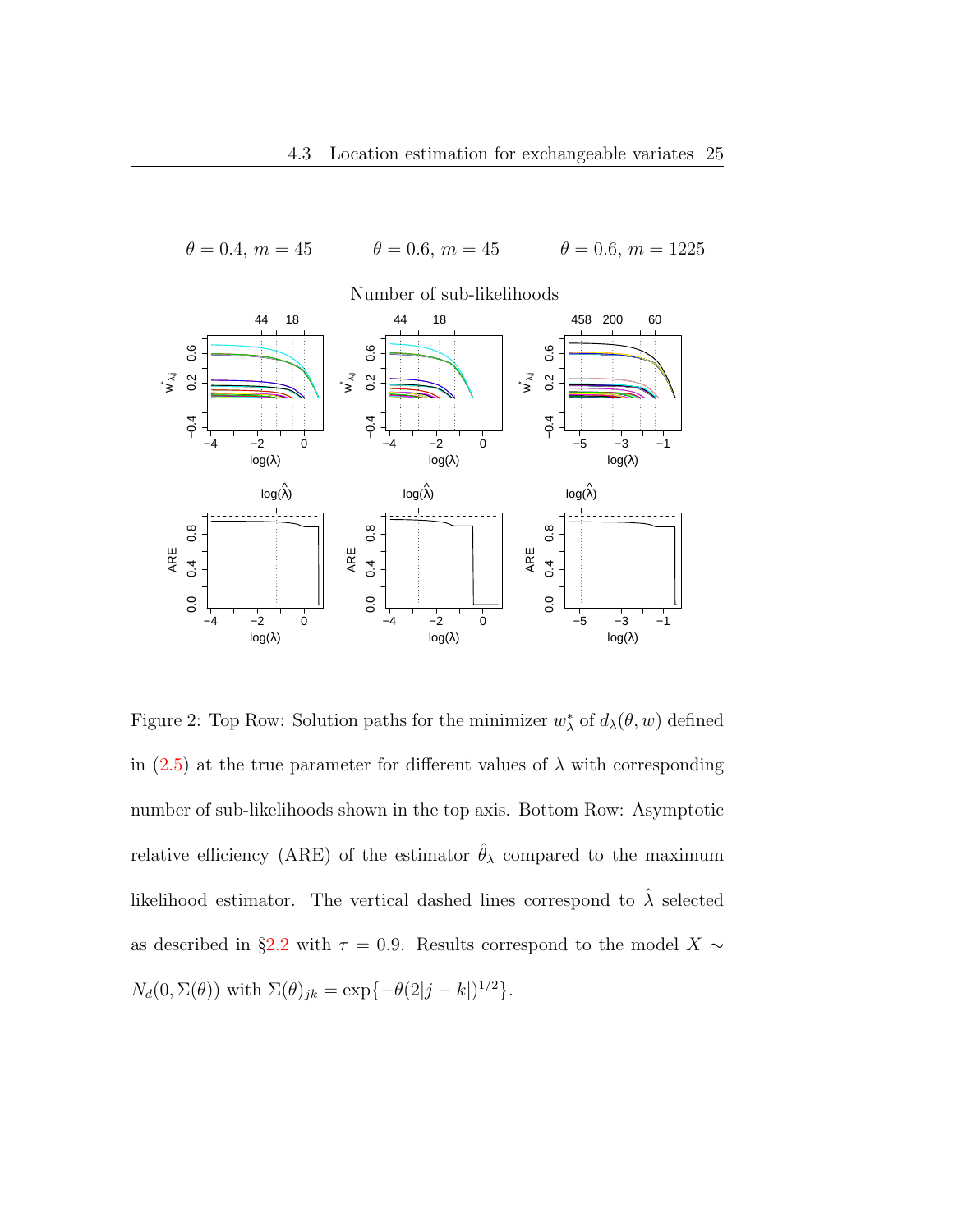# <span id="page-25-0"></span>5. Real data example: Spatial covariance estimation for Covid-19 data

The methodology is applied to public health data on the Covid-19 epidemic supplied by the Italian Civil Protection Department. The data considered here consists of  $n = 60$  observations on daily new Covid-19 cases from 24 February to 23 April 2020 observed across the  $d = 90$  Italian provinces corresponding to capital cities in regions or autonomous territories. Data is available as supplementary material to this paper. Let  $X_j^{(i)} = \mu_j^{(i)} + \varepsilon_j^{(i)}$  be the number of new Covid-19 cases observed on day  $i$  in province  $j$ , where  $\mu^{(i)}_i$ <sup>(i)</sup> is a location-specific deterministic trend and  $\sigma_j^2 = \text{var}(\varepsilon_j^{(i)})$  $j^{(i)}$ ). Assume normally distributed errors  $\varepsilon_1^{(i)}$  $\zeta_1^{(i)}, \ldots, \varepsilon_m^{(i)}$  with covariance specified by the gravity model

<span id="page-25-1"></span>
$$
cov(\varepsilon_j^{(i)}, \varepsilon_k^{(i)}) = \sigma_j \sigma_k \exp\left\{-\theta t_{jk}/(m_j m_k)\right\} \quad (j, k = 1, \dots, d), \tag{5.17}
$$

where  $m_j$  denotes the population size (in millions) of the jth site and  $t_{jk}$ is the distance between sites computed as  $t_{jk} = \{(\text{lat}_j - \text{lat}_k)^2 + (\text{lon}_j - \text{lat}_j)^2\}$  $\lceil \text{lon}_k \rceil^2 \rceil^{1/2}$ , where  $\lceil \text{lat}_j \rceil$  and  $\lceil \text{lon}_j \rceil$  represent latitude and longitude for the *j*th site, respectively. Then each  $X^{(i)} = (X_1^{(1)})$  $X_1^{(1)}, \ldots, X_d^{(i)}$  may be regarded as a set of d observations on a Gaussian random field with exponential spatial covariance function given in [\(5.17\)](#page-25-1); see [Bevilacqua and Gaetan](#page-36-3) [\(2015\)](#page-36-3) for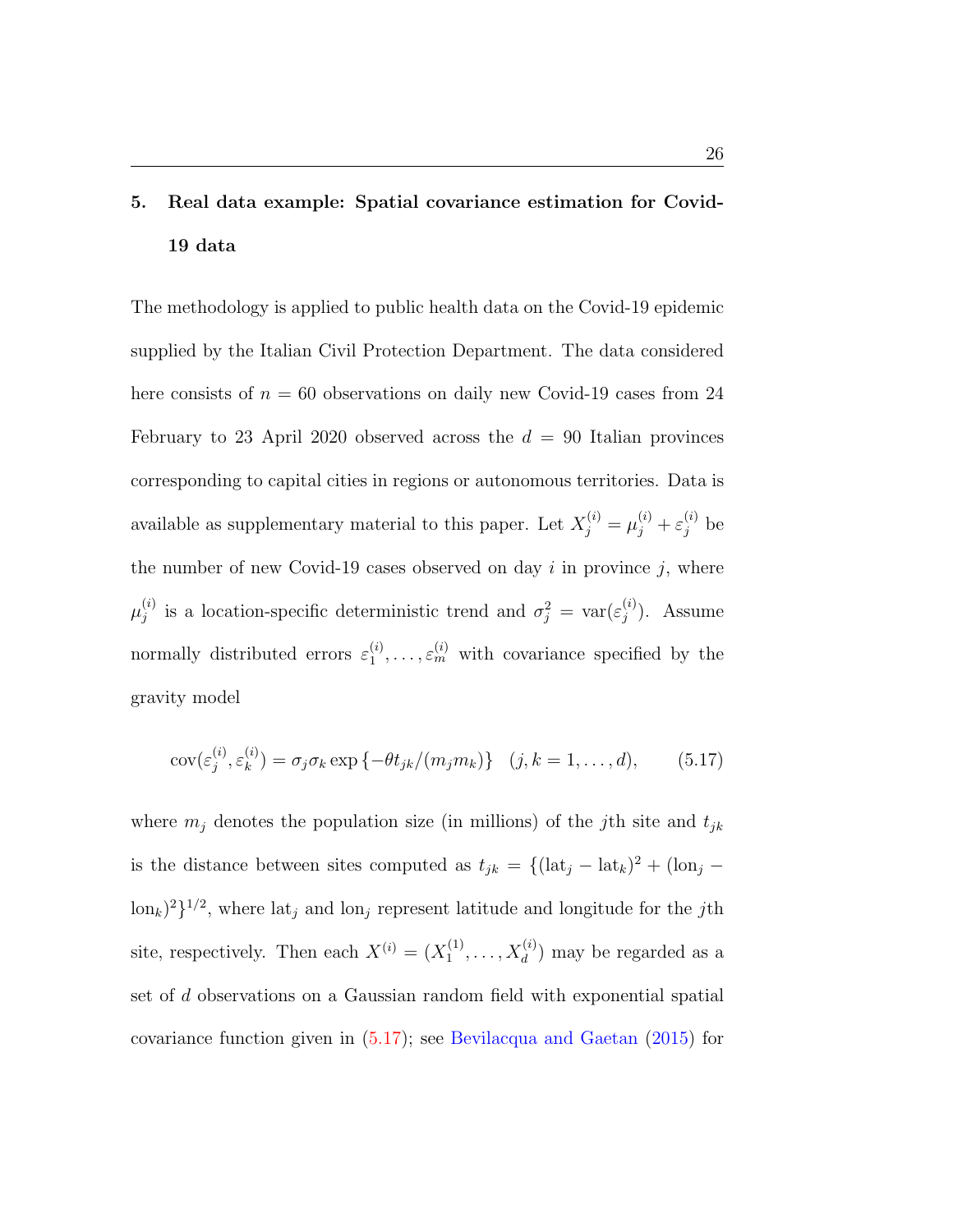more details and comparisons on pairwise likelihood estimation for Gaussian random fields. Clearly correlation depends on population density and potential flows of people across pairs of provinces. To control for these aspects, we included both population size and distance between provinces are included in the gravity model specified in  $(5.17)$ . This means that  $\theta$  should be interpreted as a covariance parameter for new cases between provinces, conditional on population size and distance between provinces. Population size and distance are the two main factors often used in formulating distance decay laws, such as gravity models, to represent spatial interactions related to disease diffusion processes.

The main interest is in estimating the covariance parameter  $\theta$  to monitor contagion across provinces. To this end, the data are first de-trended and normalized; estimation of the local trends  $\hat{\mu}_j$  are obtained by a Nadaraya-Watson kernel smoother, implemented in the R function ksmooth. The error variance  $\sigma_j^2$  are estimated by  $\hat{\sigma}_j^2 = \sum_{i=1}^n (X_j^{(i)} - \hat{\mu}_j^{(i)})$  $j^{(i)}$  $\frac{1}{j}$  $/n$ . The covariance parameter  $\theta$  is subsequently estimated using the pair-wise likelihood approach in §[4.2](#page-20-0) with  $\delta_{jk} = t_{jk}/(m_j m_k)$ . Table [1](#page-27-1) shows estimates corresponding to a sequence of decreasing values for  $\lambda$ . As the number of pair-wise likelihood terms increases, the estimator  $\hat{\theta}_{\lambda}$  tends to approach some stable value and its standard error decreases. For instance, taking  $\tau = 0.75$  as defined in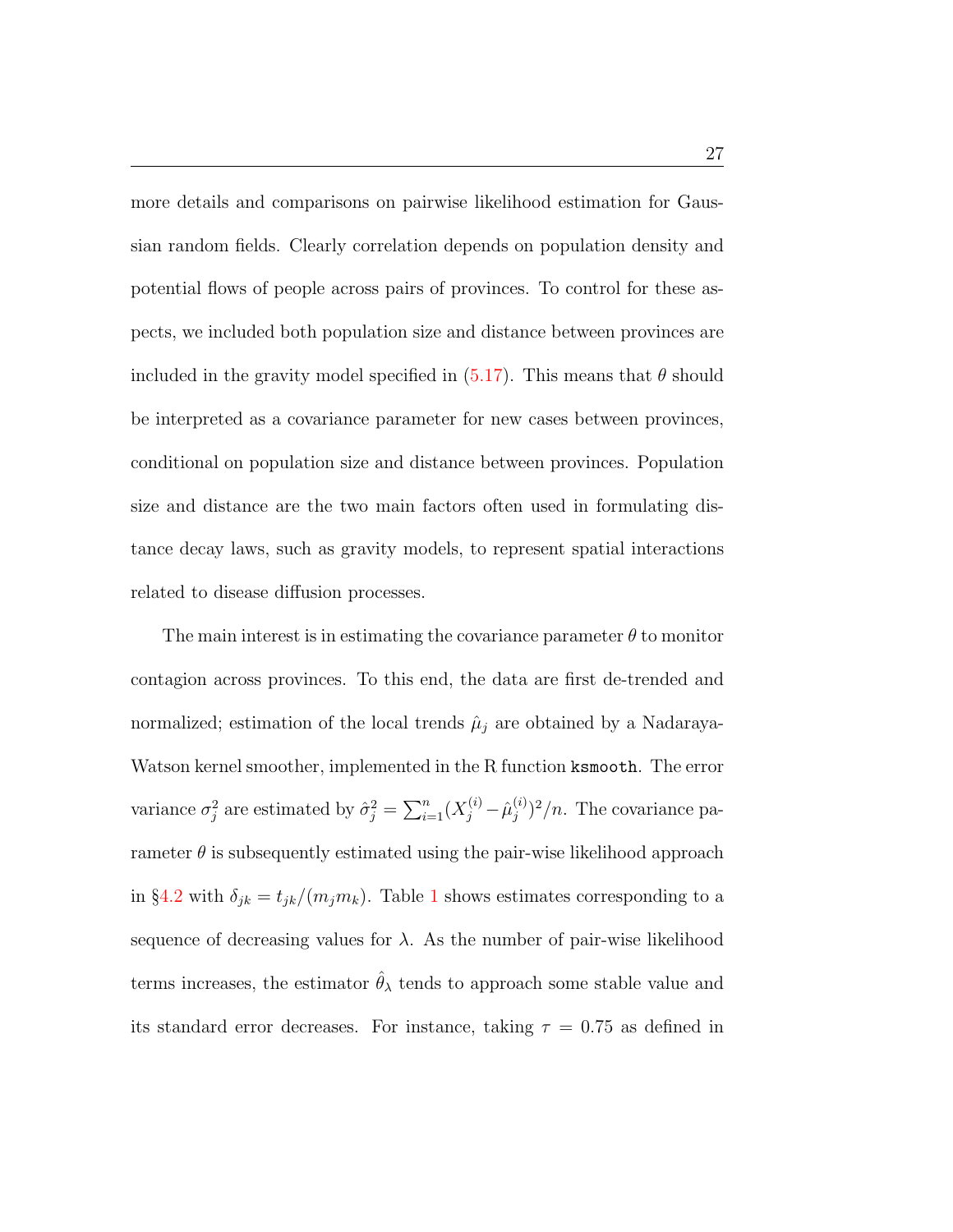<span id="page-27-1"></span>Table 1: Estimates for the spatial covariance parameter for the Covid-19 data with corresponding standard errors and number of selected sub-

| likelihoods $(\#$ sub-likelihoods).                                                 |  |  |  |  |  |    |    |    |                                                        |    |    |
|-------------------------------------------------------------------------------------|--|--|--|--|--|----|----|----|--------------------------------------------------------|----|----|
| $\lambda$ (10 <sup>5</sup> ) 8.64 8.57 8.29 8.12 7.82 7.69 7.59 7.54 7.44 7.22 7.13 |  |  |  |  |  |    |    |    |                                                        |    |    |
| $\ddot{\theta}_{\lambda}$ $(10^{-2})$                                               |  |  |  |  |  |    |    |    | 2.58 3.53 3.58 3.90 4.03 4.12 4.23 4.25 4.25 4.25 4.25 |    |    |
| $SE(10^{-2})$                                                                       |  |  |  |  |  |    |    |    | 4.50 2.34 2.17 1.26 0.84 0.69 0.47 0.46 0.11 0.10 0.08 |    |    |
| $\#$ sub0likelihoods 40 42 44 46 48                                                 |  |  |  |  |  | 50 | 52 | 54 | 56                                                     | 58 | 60 |

§[2.2,](#page-9-0) the final estimate is  $\hat{\theta}_{\lambda} = 4.25 \times 10^{-2}$ , with standard error  $1.01 \times 10^{-3}$ corresponding to 58 pairs of cities selected out of  $\binom{90}{2}$  $\binom{90}{2}$  = 4005 pairs. We also see from the table that both  $\hat{\theta}_{\lambda}$  and the standard error is converging with only about 58 sub-likelihoods selected. In comparison, the uniform composite likelihood estimator using all pairs of sites with equal weights is  $\hat{\theta}_{\text{unif}} = 6.15 \times 10^{-2}$ , with standard error  $2.42 \times 10^{-3}$ .

## <span id="page-27-0"></span>6. Conclusion and final remarks

Composite likelihood inference plays an important role as a remedy to the drawbacks of traditional likelihood approaches with advantages in terms of computing and modeling flexibility. Nevertheless, a universal procedure to construct composite likelihoods that is statistically justified and fast to execute does not seem to exist [\(Lindsay et al.,](#page-37-2) [2011\)](#page-37-2). Motivated by this gap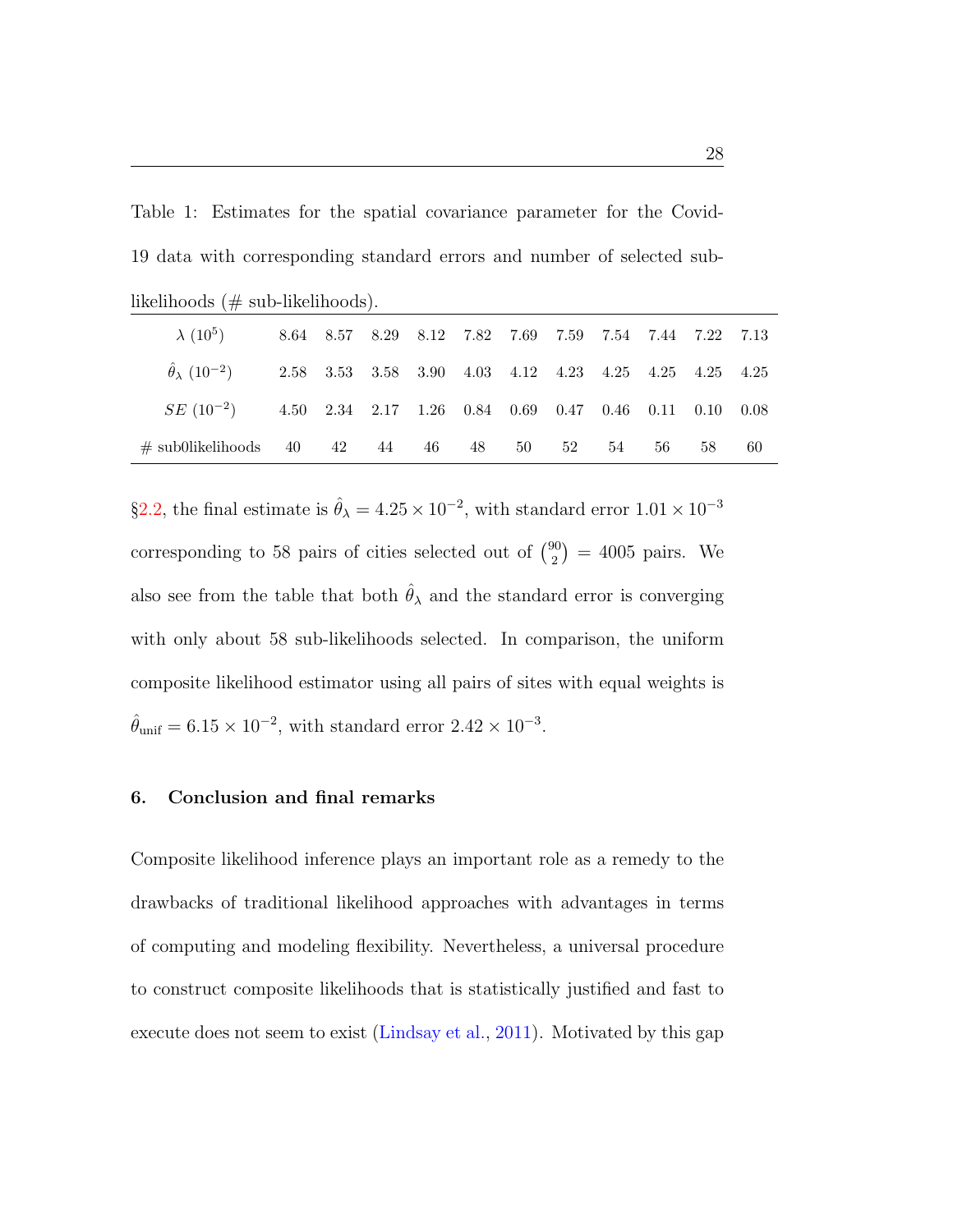in the literature, this paper introduces a selection methodology resulting in composite likelihood estimating equations with good statistical properties. The selected equations are sparse for sufficiently large  $\lambda$ , meaning that they contain only the most informative sub-likelihood score terms. This sparsitypromoting mechanism is found to be useful in common situations where the sub-likelihood scores are heterogeneous in terms of their information or when the ideal  $O_F$ -optimal score is difficult to obtain. Remarkably, the sparse score is shown to approximate  $O_F$ -optimal score in large samples under reasonable conditions; see Theorem [2](#page-14-0) and Equation [3.10.](#page-15-2)

For implementation, we proposed a selection criterion to choose  $\lambda$  which perform well in the examples, instead of providing a universal approach. In practice, it could be feasible to use any alternative criterions to choose  $\lambda$ , according to the realization of the problems. For example, when the full score covariance is not available due to computational burden, one may consider to use the upper bound provided in Section [2.2,](#page-9-0) or to choose  $\lambda$  up to some given level of information gain, defined by the ratio of the smallest eigenvalue to the trace of the current selected score covariance, which is decreasing with  $\lambda$  by min-max theorem in linear algebra. As another idea, we note that by the Karush-Kuhn-Tucker condition of quadratic optimization,  $\lambda$  represents the norm of the estimated covariance between the current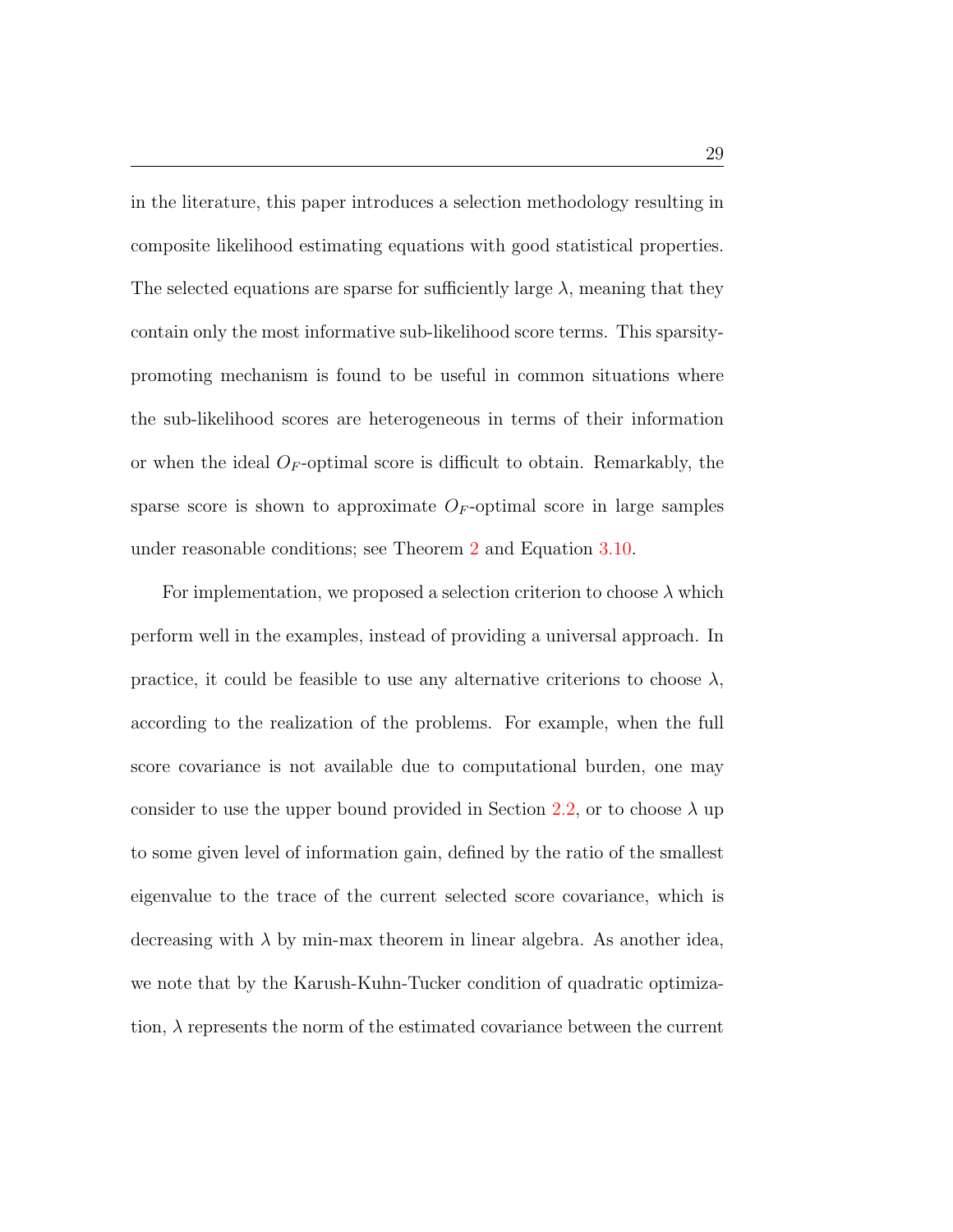selected sub-score  $U_j(\theta; X)$  and the residual  $\{U(\theta, w; X) - U_j(\theta; X)\}\$ . One can choose  $\lambda$  such that the covariance is smaller than some pre-fixed value.

Building on the recent success of shrinkage methods for the full likelihood, many works have proposed the use of sparsity-inducing penalties in the composite likelihood framework; e.g., see [Bradic et al.](#page-36-5) [\(2011\)](#page-36-5); [Xue](#page-38-1) [et al.](#page-38-1) [\(2012\)](#page-38-1); [Gao and Carroll](#page-37-9) [\(2017\)](#page-37-9). However, the spirit of our approach is entirely different from these methods, since our penalty focuses on entire sub-likelihood functions rather than on elements of  $\theta$ . In contrast to the above approaches, our penalization strategy has the advantage of retaining asymptotically unbiased estimating equations, thus leading to desirable asymptotic properties of the related parameter estimator.

A number of developments of the present study may be pursued in the future from either theoretical or applied viewpoints. Although the current paper focuses on the case where  $p$  is finite, penalties able to deal with situations where both m and p are allowed to grow with n may be useful for the analysis of high-dimensional data. Implementations of the convex efficiency criterion [\(2.3\)](#page-5-1) beyond the current i.i.d. setting would be another useful future research direction. For example, this would be valuable for the analysis of spatial or spatio-temporal data, where often the overwhelming number of sub-likelihoods poses a challenge to traditional composite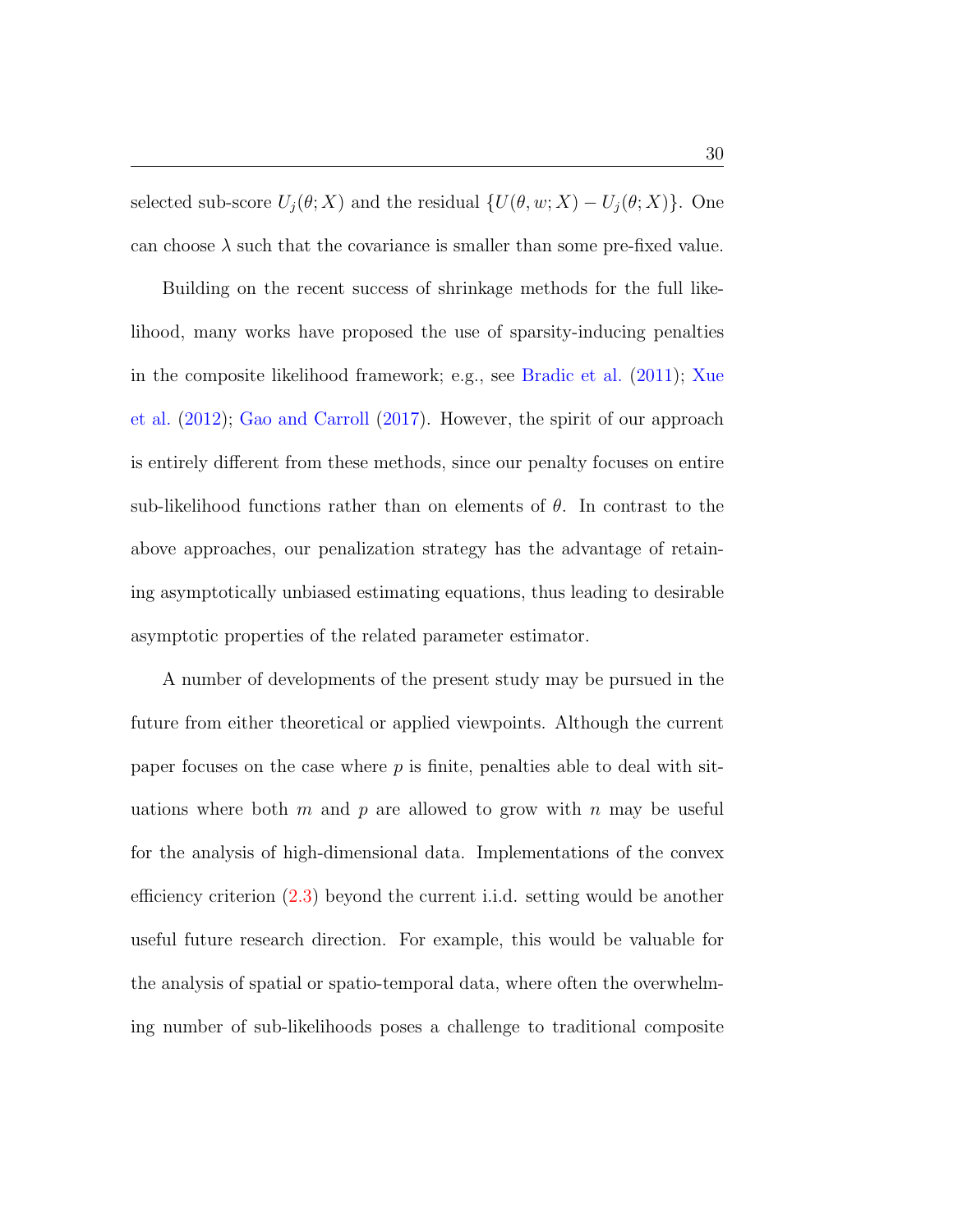likelihood methods.

## Acknowledgement

The authors acknowledge the financial support of the Italian Ministry of University and Research (MIUR) – Research Project of National Interest (PRIN) grant 2017TA7TYC.

#### Appendix: Proofs

For convenience, we use  $U_j(\theta;X^{(i)})$  for  $U_j^{(i)}$  $j^{(i)}$  and let  $M^{(i)}$  be the  $p \times m$ matrix collecting  $U_i^{(i)}$  $j_j^{(i)}$  for  $j = 1, \ldots, m$ . Let  $M_{\hat{\varepsilon}}^{(i)}$  $\hat{\epsilon}^{(i)}$  be the sub-matrix of  $M^{(i)}$ with columns indexed by the set  $\hat{\varepsilon}$  and denote  $U^{(i)} = U{\theta; \hat{w}_{\lambda}(\theta), X^{(i)}} =$  $M^{(i)}\hat{w}_{\lambda}(\theta)$ .

*Proof of Theorem [1.](#page-12-1)* We first note that for any  $\theta \in \Theta$ ,  $\hat{d}_{\lambda}(\theta, w)$  is lower bounded, thus the minimizer exists. This is implied by taking the eigen decomposition of the real Hermitian matrix  $\hat{J}(\theta)$  and then re-organize  $\hat{d}_{\lambda}(\theta, w)$ as a summation of perfect square terms corresponding to nonzero eigenvalues, a non-negative first order term corresponding to zero eigenvalues and a constant. We also note that  $U^{(i)}$  is unique due to the strict convexity of the first term of  $\hat{d}_{\lambda}(\theta, w)$  with respect to  $U^{(i)}$ , the convexity of the rest of the terms with respect to w, and the linearity of  $U^{(i)}$  with respect to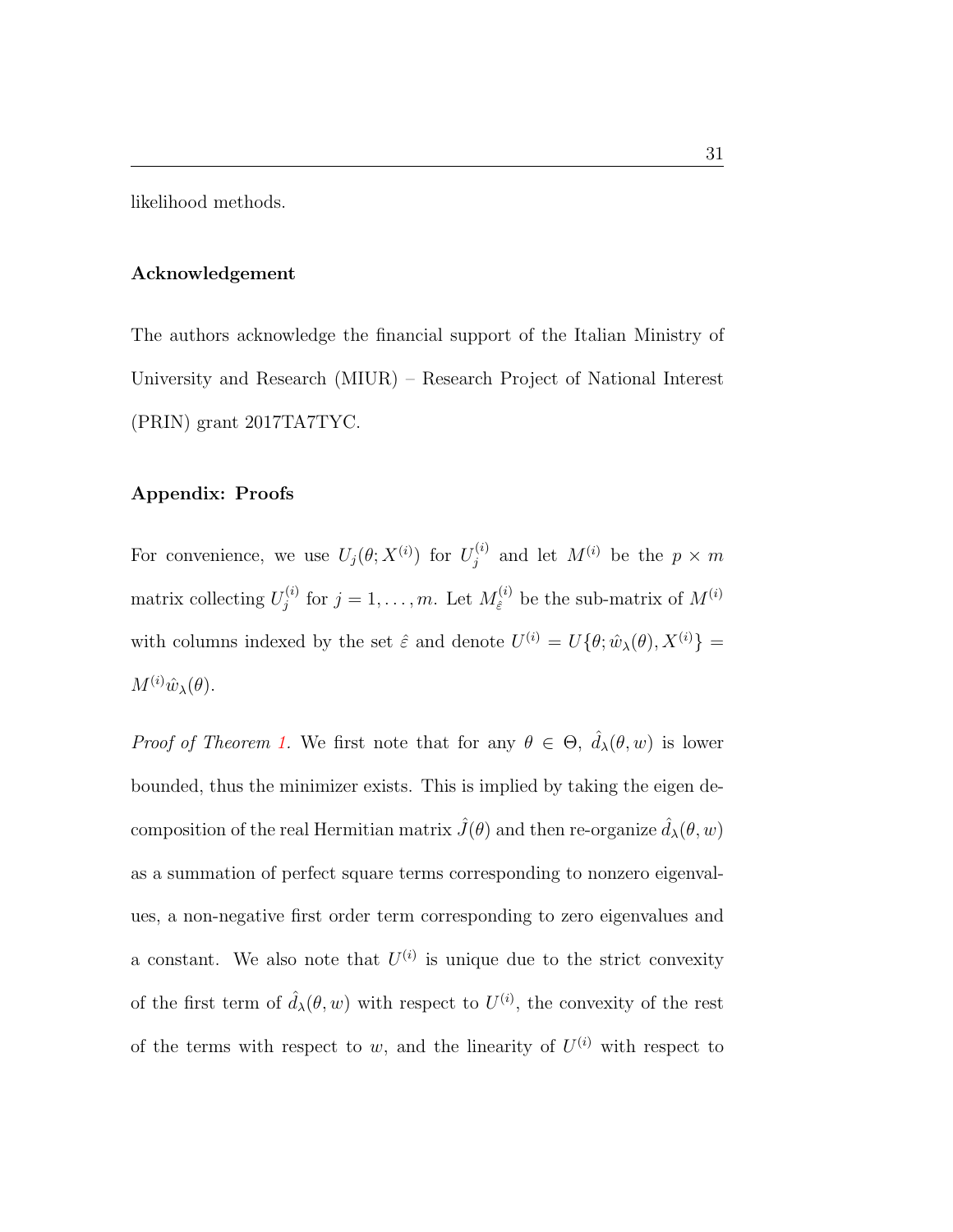w. By the Karush-Kuhn-Tucker conditions for quadratic optimization, the solution must satisfy

<span id="page-31-0"></span>
$$
\frac{1}{n}\sum_{i=1}^{n}U_j^{(i)\top}U^{(i)} - \frac{1}{n}\sum_{i=1}^{n}U_j^{(i)\top}U_j^{(i)} + \lambda\gamma_j = 0, \quad \text{for } j = 1,\dots, m, \ (6.18)
$$

where  $\gamma_j = \text{sign}(w_j)$  if  $w_j \neq 0$  and  $\gamma_j \in [-1, 1]$  if  $w_j = 0$ . This implies that  $\hat{\varepsilon}$  defined in [3.9](#page-12-0) is unique. Note that the rank of  $\hat{J}_{\hat{\varepsilon}} \equiv n^{-1} \sum_{i=1}^{n} M_{\hat{\varepsilon}}^{(i)}$  $\hat{\varepsilon}$  ${}^{\top}M_{\hat\varepsilon}^{(i)}$  $\hat{\varepsilon}$ is at most  $\min(m, np)$ . Next we show that  $\hat{J}_{\hat{\varepsilon}}$  has full rank. Otherwise, by the rank equality of the Gram matrix, there exists a subset  $\tilde{\varepsilon} \subseteq \hat{\varepsilon}$ ,  $|\tilde{\varepsilon}| \leq \min(m, np + 1)$  and some  $k \in \tilde{\varepsilon}$ , such that  $(U_k^{(1)})$ k  $\mathcal{T}, \ldots, U_k^{(n)}$  $\left( \begin{matrix} 1 \\ 1 \end{matrix} \right)$  can be written as a linear combination of  $(U_i^{(1)})$ j  $\mathsf{T},\ldots,U_j^{(n)}$  $\bar{f}$ ), for  $j \in \tilde{\varepsilon}$  and  $j \neq k$ . Together with the Karush-Kuhn-Tucker condition, there exist constants  $a_j$ ,  $j \in \tilde{\varepsilon}$  and  $j \neq k$  (with  $a_j \neq 0$  for some j) such that  $U_k^{(i)} = \sum_{j \in \tilde{\varepsilon}, j \neq k} a_j U_j^{(i)}$  $\frac{1}{j}$ for all  $i = 1, \ldots, n$ , and

$$
\frac{1}{n} \sum_{i=1}^{n} U_k^{(i)^\top} U_k^{(i)} + \lambda \gamma_k = \sum_{j \in \tilde{\varepsilon}, j \neq k} a_j \frac{1}{n} \sum_{i=1}^{n} U_j^{(i)^\top} U_j^{(i)} + \lambda \gamma_j.
$$

This represents a linear system with  $(np + 1)$  equations but only  $|\tilde{\varepsilon}| - 1$ degrees of freedom, meaning that the rank of the  $(np + 1) \times |\tilde{\varepsilon}|$  matrix generated by columns  $(U_i^{(1)})$ j  $\mathcal{I}, \ldots, U_j^{(n)}$  $\int_0^{\tau}$ ,  $(1/n) \sum_{i=1}^n U_j^{(i)}$ j  $\overline{U}_j^{(i)} + \lambda \gamma_j$ ),  $j \in \tilde{\varepsilon}$ is smaller or equal to  $|\tilde{\varepsilon}|-1$ . Since  $|\tilde{\varepsilon}| \le np+1$ , we have that the  $|\tilde{\varepsilon}|$  columns are linearly dependent. Under Condition [1,](#page-11-1) this event has zero probability, which is a contradiction. The statement in the theorem then follows by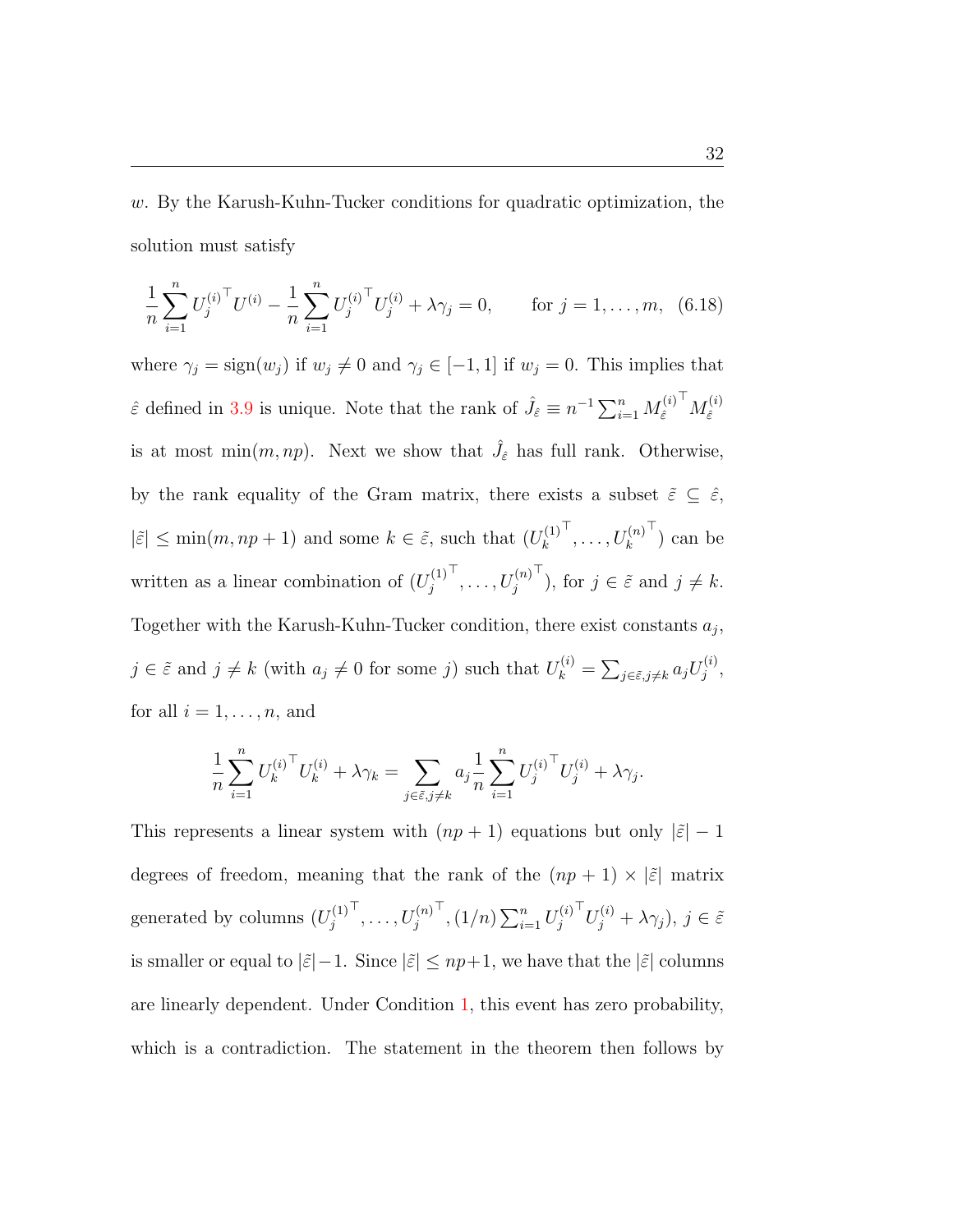solving the Karush-Kuhn-Tucker equations in [\(6.18\)](#page-31-0).

<span id="page-32-0"></span>**Lemma [1](#page-11-1).** Under Conditions 1 and [2,](#page-14-1) for any  $\lambda > 0$ ,  $\sup_{\theta \in \Theta} || \hat{d}_{\lambda} {\{\theta, \hat{w}_{\lambda}(\theta)\}}$  $d_{\lambda}\{\theta,\hat{w}_{\lambda}(\theta)\}\|_{1} \to 0$  in probability, as  $n \to \infty$ .

*Proof of Lemma [1.](#page-32-0)* By definition, it suffices to show that for all  $j, k \geq 1$ ,  $sup_{\theta \in \Theta} |\hat{J}(\theta)_{jk} - J(\theta)_{jk}| \to 0$  in probability as  $n \to \infty$ , and that  $\|\hat{w}_{\lambda}(\theta)\|_{1}$  is uniformly bouned with probability tending to one. The first part is ensured by Condition [2.](#page-14-1) For the second part, by Theorem [1,](#page-12-1) it suffices to show that  $\hat{J}_{\hat{\epsilon}}(\theta)$  and  $\hat{J}_{\hat{\epsilon}}(\theta)^{-1}$  are uniformly bounded entry-wise with probability tending to 1, which is guarenteed by the uniform convergence of  $J(\theta)$  in probability, the boundedness of each element of  $J(\theta)$  and the invertibility of  $\hat{J}_{\hat{\epsilon}}(\theta)$  accoriding to the min-max theorem in linear algebra.  $\Box$ 

Proof of Theorem [2.](#page-14-0) Recall that  $\hat{w}_{\lambda}(\theta) = \operatorname{argmin}_{w} \hat{d}_{\lambda}(\theta, w)$  and  $w_{\lambda}(\theta) =$  $\operatorname{argmin}_{w} d_{\lambda}(\theta, w)$ . Let  $\xi$  be the smallest eigenvalue of  $J(\theta)$ . By definition, we have

$$
\sup_{\theta} \left[ \frac{1}{2} \xi \|\hat{w}_{\lambda}(\theta) - w_{\lambda}(\theta)\|_{2}^{2} \right]
$$
\n
$$
\leq \sup_{\theta} \left[ \frac{1}{2} \{\hat{w}_{\lambda}(\theta) - w_{\lambda}(\theta)\}^{T} J(\theta) \{\hat{w}_{\lambda}(\theta) - w_{\lambda}(\theta)\} \right]
$$
\n
$$
\leq \sup_{\theta} \left[ |d \{\theta, \hat{w}_{\lambda}(\theta)\} - d \{\theta, w_{\lambda}(\theta)\} | \right]
$$
\n
$$
\leq \sup_{\theta} \left[ |d \{\theta, \hat{w}_{\lambda}(\theta)\} - \hat{d} \{\theta, \hat{w}_{\lambda}(\theta)\} | \right] + \sup_{\theta} \left[ |\hat{d} \{\theta, w_{\lambda}(\theta)\} - d \{\theta, w_{\lambda}(\theta)\} | \right]
$$

 $\Box$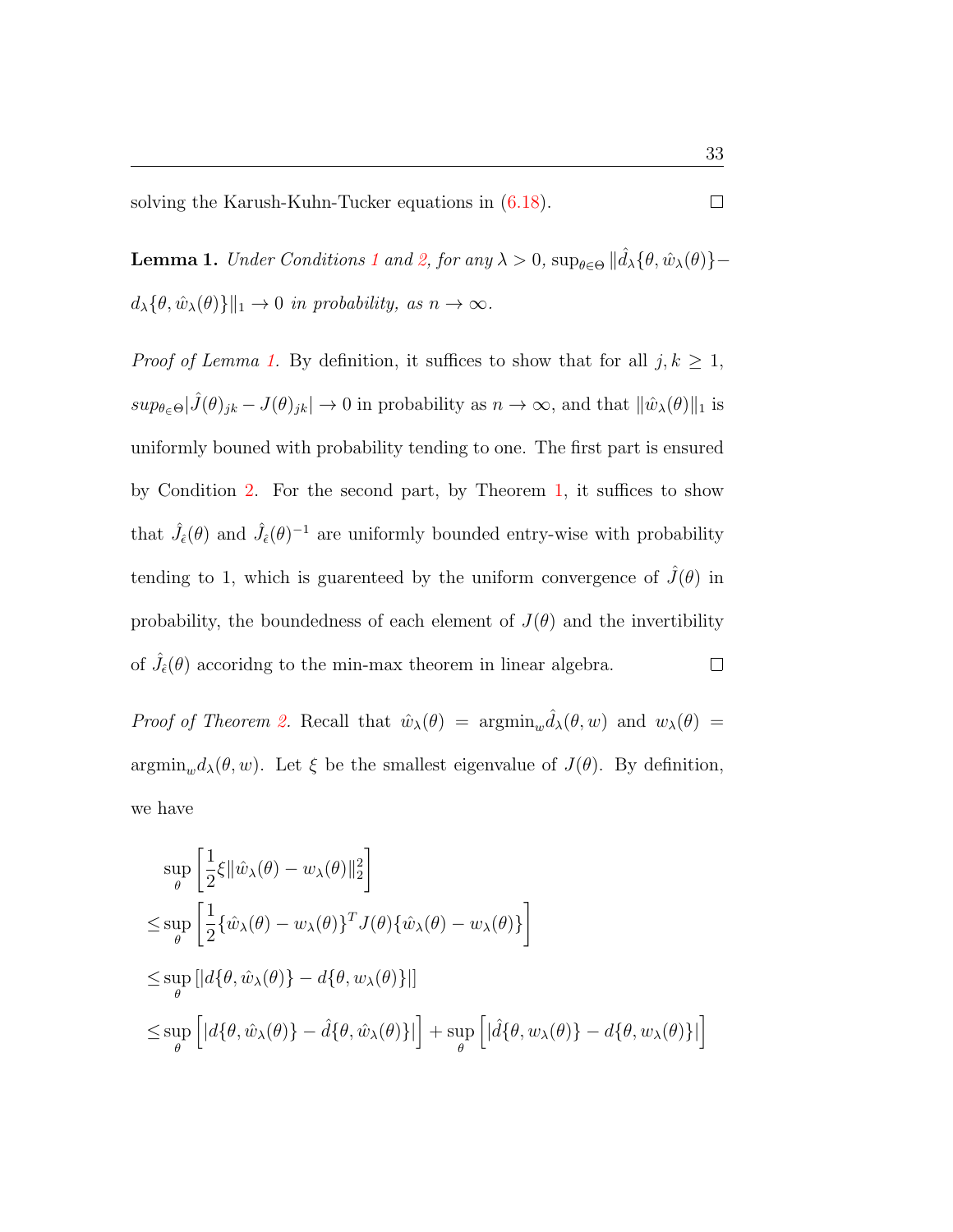where the second inequality is due to the Karush-Kuhn-Tucker conditions of quadratic optimization, and the second last inequality is due to that  $\hat{w}_{\lambda}(\theta)$  and  $w_{\lambda}(\theta)$  are the corresponding minimizers. By Lemma [1,](#page-32-0) the first term of the last inequality converges to zero in probability, and the same holds for the second term. Under Condition [2,](#page-14-1)  $\xi > 0$ . Since m is fixed, it  $\Box$ concludes the proof.

<span id="page-33-0"></span>**Lemma 2.** Under Conditions [1](#page-11-1) and [2,](#page-14-1)  $w_{\lambda}(\theta)$  is continuous with respect to both  $\lambda$  and  $\theta$  on  $\lambda \geq 0$  and  $\theta \in \Theta$ .

*Proof of Lemma [2.](#page-33-0)* For simplicity, here we show the continuity of  $w_\lambda(\theta)$ with respect to  $\theta$ . The proof for continuity with respect to  $\lambda$  is the same and thus omitted. For any  $c > 0$  and  $\theta_1 \in \Theta$ , it suffices to show that there exist some  $\delta > 0$ , such that  $\|\theta - \theta_1\|_1 < \delta$  implies  $\|w_\lambda(\theta) - w_\lambda(\theta_1)\| < c$ . To find  $\delta$ , recall that  $w_{\lambda}(\theta)$  is the minimizer of  $d_{\lambda}(\theta, w)$  defined in [2.5.](#page-8-1) Under Condition [2,](#page-14-1)  $d_{\lambda}(\theta, w)$  is strictly convex with respect to w. Thus, there exists  $c_1 = \inf_{\{w:||w-w_\lambda(\theta_1)||_1=c\}} d_\lambda(\theta_1, w) > d_\lambda(\theta_1, w_\lambda(\theta_1)).$  Moreover,  $d_\lambda(\theta, w)$  is uniformly continuous on the closed domain  $\{w \in \mathbb{R}^m : ||w - w_\lambda(\theta_1)||_1 \leq$  $c\} \times \{\theta \in \mathbb{R}^p : \|\theta - \theta_1\|_1 \leq \delta_1\}$  for some  $\delta_1 > 0$ . Thus we can find  $\delta \in (0, \delta_1)$  such that for any  $\{\theta : ||\theta - \theta_1||_1 < \delta\}$  and  $\{w : ||w - w_\lambda(\theta_1)||_1 \leq$ c},  $||d_{\lambda}(\theta, w) - d_{\lambda}(\theta_1, w)||_1 < \{c_1 - d_{\lambda}(\theta_1, w)\}/2$ . This implies that when  $\|\theta - \theta_1\|_1 < \delta, d_\lambda(\theta, w) > d_\lambda\{\theta, w_\lambda(\theta_1)\}\$ for all  $\{w : \|w - w_\lambda(\theta_1)\|_1 = c\}.$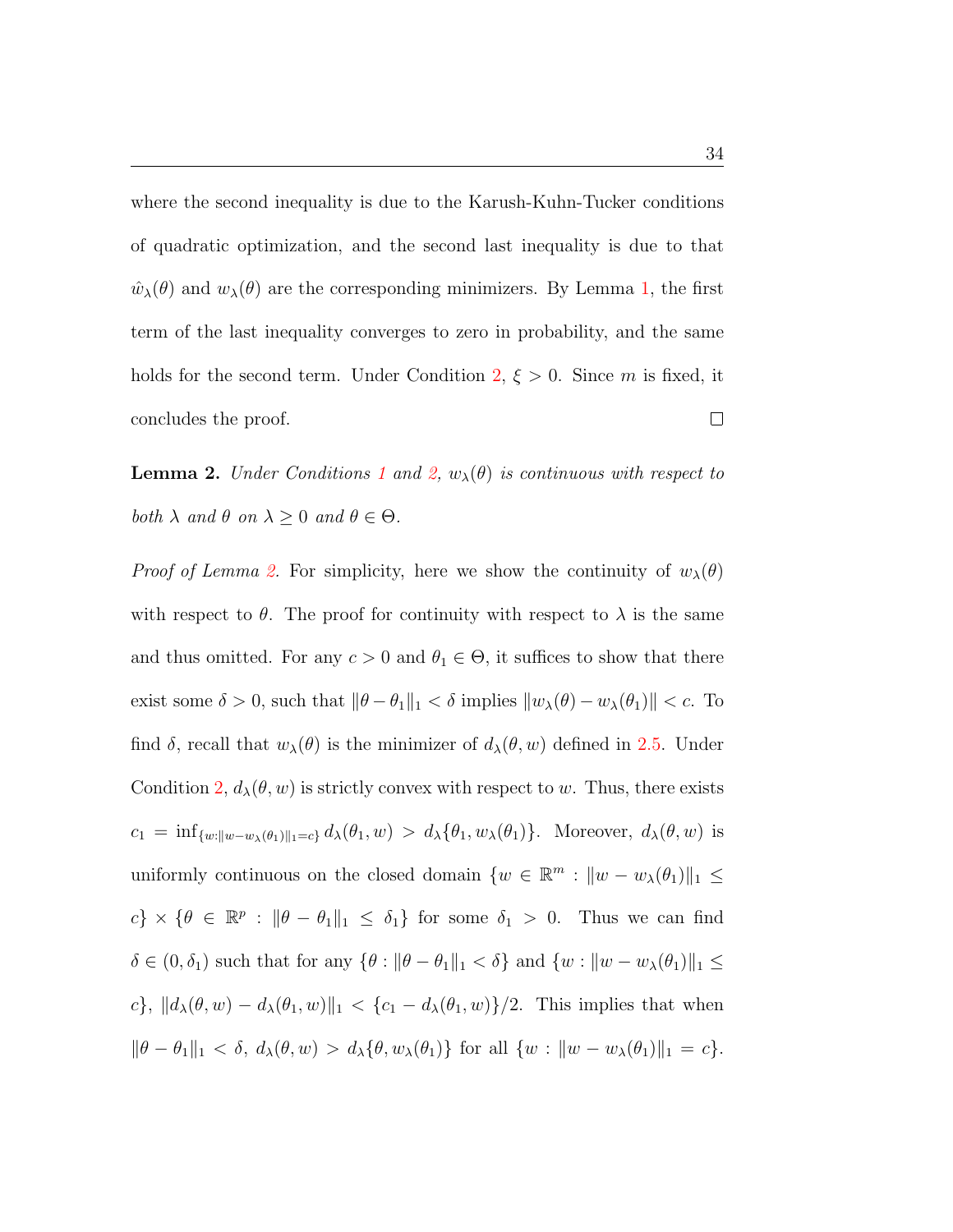Since  $d_{\lambda}(\theta, w)$  is strictly convex, we have  $||w_{\lambda}(\theta) - w_{\lambda}(\theta_1)|| < c$ .  $\Box$ 

*Proof of Theorem [3.](#page-16-0)* Note that  $\hat{\theta}_{\lambda}$  and  $\theta^*$  are the solutions of the estimating equations  $U(\theta, w; X^{(1)}, \dots, X^{(n)})/n = 0$  and  $E\{U(\theta, w; X)\} = 0$ , with w replaced by  $\hat{w}_{\lambda}(\tilde{\theta})$  and  $w_{\lambda}^*$ , respectively. By Theorem [2](#page-14-0) and Lemma [2,](#page-33-0) we have  $\|\hat{w}_{\lambda}(\tilde{\theta}) - w_{\lambda}^*\|_1 \to 0$  in probability, as  $n \to \infty$ . Under Condition [2,](#page-14-1)  $E\{U_j(\theta, X)\}\$ is bounded. Moreover, under Condition [3,](#page-16-2) each sub-likelihood score  $\sum_{i=1}^n U_j(\theta; X^{(i)})/n \to E\{U_j(\theta; X)\}\$  uniformly with probability tending to one. Since  $U\{\theta, \hat{w}_{\lambda}(\tilde{\theta}); X^{(1)}, \ldots, X^{(n)}\}/n$  and  $E\{U(\theta, w_{\lambda}^*; X)\}$  are the product of  $\hat{w}_{\lambda}(\tilde{\theta}), w_{\lambda}^*$  and the sub-likelihood scores, we have

<span id="page-34-0"></span>
$$
\sup_{\theta \in \Theta} \left\| \frac{1}{n} U\{\theta, \hat{w}_{\lambda}(\tilde{\theta}); X^{(1)}, \dots, X^{(n)}\} - E\{U(\theta, w_{\lambda}^*; X)\}\right\|_1 \to 0, \qquad (6.19)
$$

in probability as  $n \to \infty$ .

Moreover, by Condition [3,](#page-16-2)  $\inf_{\{\theta:\|\theta-\theta^*\|_1\geq c\}} ||E\{U(\theta, w^*_{\lambda}; X)\}||_1 > 0$  for any constant  $c > 0$ . Thus, for any  $c > 0$ , there exists a  $\delta > 0$  such that the event  $\|\hat{\theta}_{\lambda} - \theta^*\| \|_1 \geq c$  implies the event  $\| E\{ U(\hat{\theta}_{\lambda}, w_{\lambda}^*; X) \} \|_1 > \delta$ . We have

$$
\Pr\{\|\hat{\theta}_{\lambda} - \theta^*\|\|_1 \ge c\}
$$
  
\n
$$
\le \Pr\{\|E\{U(\hat{\theta}_{\lambda}, w_{\lambda}^*; X)\}\|_1 > \delta\}
$$
  
\n
$$
= \Pr\{\|E\{U(\hat{\theta}_{\lambda}, w_{\lambda}^*; X)\} - \frac{1}{n}U\{\hat{\theta}_{\lambda}, \hat{w}_{\lambda}(\tilde{\theta}); X^{(1)}, \dots, X^{(n)}\}\|_1 > \delta\}
$$
  
\n
$$
\to 0,
$$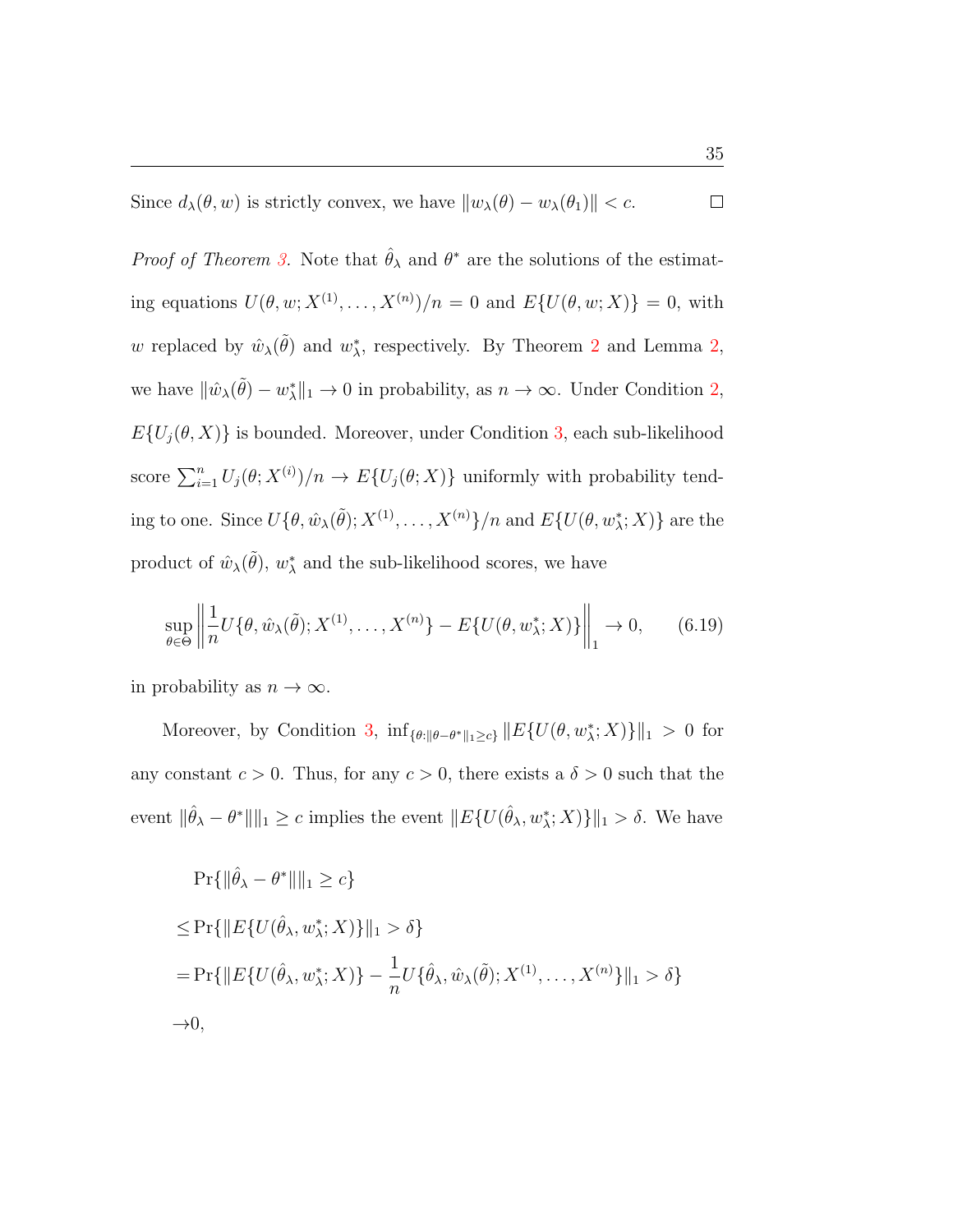as  $n \to \infty$ , where the equality is due to that  $U\{\hat{\theta}_\lambda, \hat{w}_\lambda(\tilde{\theta}); X^{(1)}, \dots, X^{(n)}\} =$ 0 and the last line is implied by [\(6.19\)](#page-34-0). This concludes the proof.  $\Box$ 

*Proof of Theorem [4.](#page-16-1)* Note that  $U\{\hat{\theta}_\lambda, \hat{w}_\lambda(\tilde{\theta}); X^{(1)}, \dots, X^{(n)}\}/n = 0$ , and that  $\|\hat{\theta}_{\lambda} - \theta^*\|_1 \to 0$  in probability as  $n \to \infty$ . By Condition [4](#page-16-3) and applying the law of large number to the remainder, we obtain the following expansion of *j*th sub-likelihood score at  $\theta^*$ ,

$$
\frac{1}{n} \sum_{i=1}^{n} U_j(\hat{\theta}_{\lambda}; X^{(i)}) - \frac{1}{n} \sum_{i=1}^{n} U_j(\theta^*; X^{(i)})
$$
  
= 
$$
\frac{1}{n} \sum_{i=1}^{n} \nabla U_j(\theta^*; X^{(i)}) (\hat{\theta}_{\lambda} - \theta^*) + o_p(||\hat{\theta}_{\lambda} - \theta^*||_1 1_p),
$$

where  $1<sub>p</sub>$  is the *p*-dimensional vector with elements equal to one. Note that under Condition [2,](#page-14-1)  $\|\hat{w}_{\lambda}(\theta)\|_{1}$  is uniformly bounded (also see the proof of Lemma [1\)](#page-32-0). Taking the entry-wise product of the empirical composition rule and the sub-liekilhood scores implies

<span id="page-35-0"></span>
$$
\sqrt{n}\frac{1}{n}U\{\theta^*,\hat{w}_{\lambda}(\tilde{\theta});X^{(1)},\ldots,X^{(n)}\}
$$
  
= 
$$
-\sum_{j=1}^m \hat{w}_{\lambda}(\tilde{\theta})_j \frac{1}{n} \sum_{i=1}^n \nabla U_j(\theta^*,X^{(i)}) \left\{\sqrt{n}(\hat{\theta}_{\lambda} - \theta^*)\right\} + o_p(\sqrt{n} \|\hat{\theta}_{\lambda} - \theta^*\|_1 1_p),
$$
  
(6.20)

where  $\hat{w}_{\lambda}(\tilde{\theta})_j$  is the *j*th element of  $\hat{w}_{\lambda}(\tilde{\theta})$ . Note that by Theorem [2](#page-14-0) and Lemma [2,](#page-33-0)  $\|\hat{w}_{\lambda}(\tilde{\theta}) - w_{\lambda}^*\|_1 \to 0$  in probability. Under Condition [4,](#page-16-3) by the Central Limit Theorem and Slustky's Theorem, the left-hand side of [\(6.20\)](#page-35-0)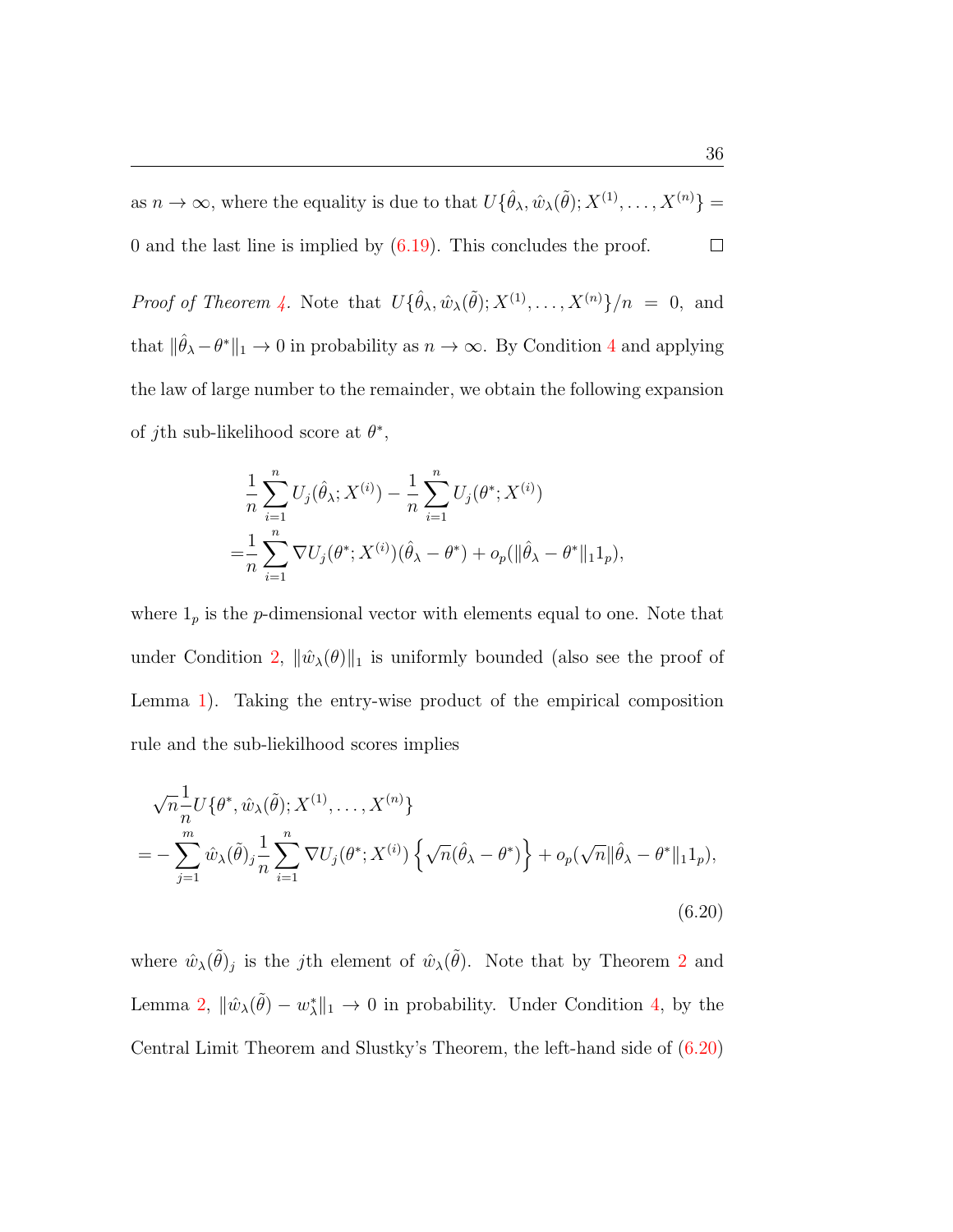converges in distribution to a multivariate normal random vector with mean zero and covariance  $K(\theta^*, w^*_{\lambda}) = \text{cov}\{U(\theta^*, w^*_{\lambda}; X)\}\$  defined in [\(1.2\)](#page-3-0). The  $p \times p$  matrix  $-\sum_{j=1}^m \hat{w}_\lambda(\tilde{\theta})_j \sum_{i=1}^n \nabla U_j(\theta^*;X^{(i)})/n$  in right hand side of  $(6.20)$ converges in probability to  $H(\theta^*, w_\lambda^*)$  defined in [\(1.2\)](#page-3-0) by the Law of Large Numbers and Slustky's Theorem. The invertibility of  $H(\theta^*, w_\lambda^*)$  implies that  $\hat{\theta}_{\lambda}$  is root-*n* consistent. Re-organizing [\(6.20\)](#page-35-0) implies the desired result.  $\square$ 

## <span id="page-36-3"></span>References

- Bevilacqua, M. and C. Gaetan (2015). Comparing composite likelihood methods based on pairs for spatial gaussian random fields. Statistics and Computing 25 (5), 877–892.
- <span id="page-36-5"></span>Bradic, J., J. Fan, and W. Wang (2011). Penalized composite quasi-likelihood for ultrahigh dimensional variable selection. Journal of the Royal Statistical Society: Series B (Statistical Methodology) 73 (3), 325–349.
- <span id="page-36-0"></span>Cox, D. R. and N. Reid (2004). A note on pseudolikelihood constructed from marginal densities. Biometrika 91 (3), 729–737.
- <span id="page-36-2"></span>Dillon, J. V. and G. Lebanon (2010). Stochastic composite likelihood. Journal of Machine Learning Research 11 (Oct), 2597–2633.
- <span id="page-36-4"></span>Efron, B., T. Hastie, I. Johnstone, R. Tibshirani, et al. (2004). Least angle regression. The Annals of statistics 32 (2), 407–499.

<span id="page-36-1"></span>Ferrari, D., G. Qian, and T. Hunter (2016). Parsimonious and efficient likelihood composition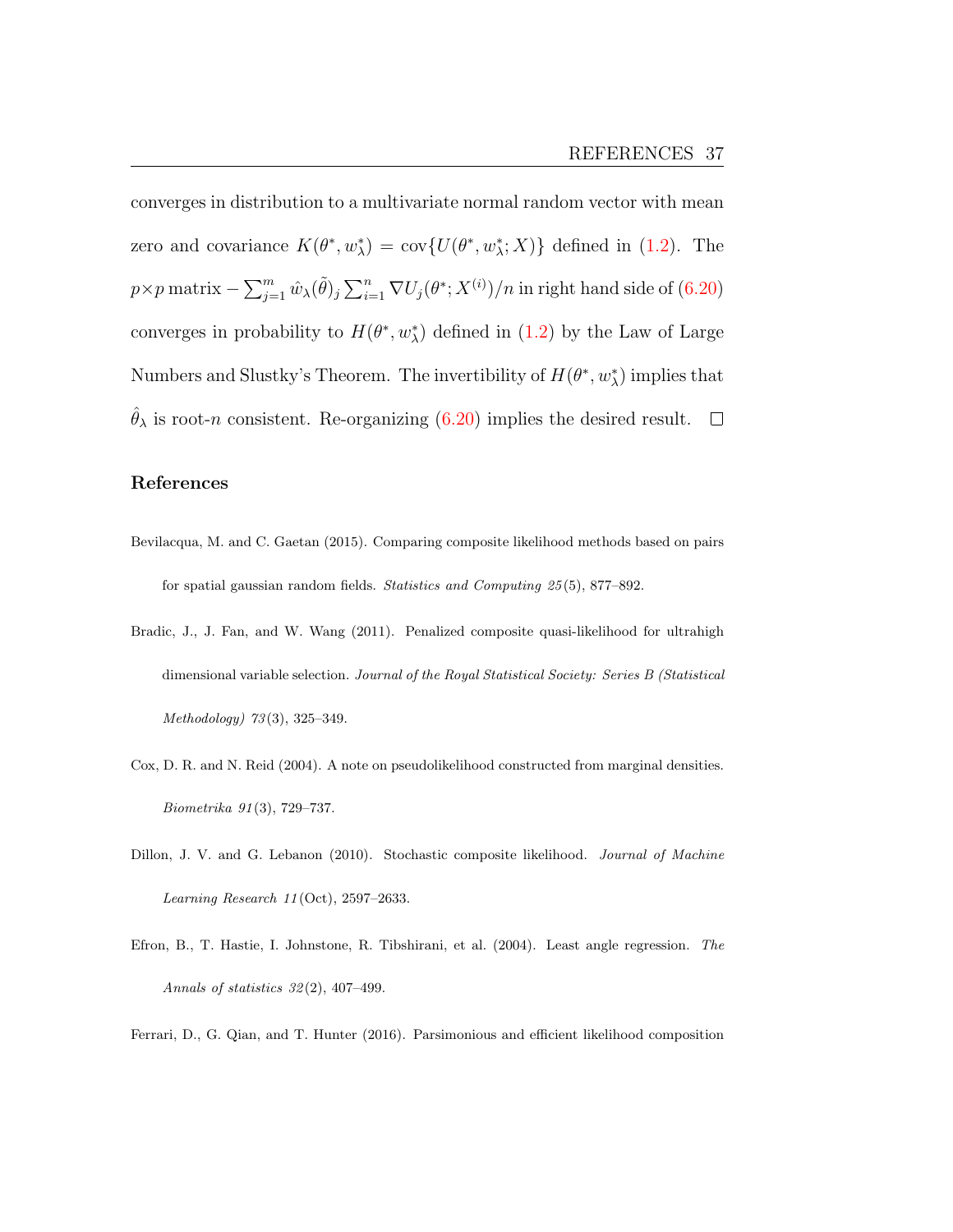by gibbs sampling. Journal of Computational and Graphical Statistics 25 (3), 935–953.

- <span id="page-37-9"></span>Gao, X. and R. J. Carroll (2017). Data integration with high dimensionality. Biometrika  $104(2)$ , 251–272.
- <span id="page-37-5"></span>Heagerty, P. J. and S. R. Lele (1998). A composite likelihood approach to binary spatial data. Journal of the American Statistical Association 93 (443), 1099–1111.
- <span id="page-37-4"></span>Heyde, C. C. (2008). Quasi-likelihood and its application: a general approach to optimal parameter estimation. Springer Science & Business Media.
- <span id="page-37-3"></span>Huang, J., Y. Ning, N. Reid, and Y. Chen (2020). On specification tests for composite likelihood inference. Biometrika  $107(4)$ , 907-917.
- <span id="page-37-2"></span><span id="page-37-1"></span>Lindsay, B. G. (1988). Contemporary mathematics volume 80, 1988. Volume 80, pp. 221–239.
- Lindsay, B. G., G. Y. Yi, and J. Sun (2011). Issues and strategies in the selection of composite likelihoods. Statistica Sinica 21 (1), 71–105.
- <span id="page-37-6"></span>Sang, H. and M. G. Genton (2014). Tapered composite likelihood for spatial max-stable models. Spatial Statistics 8, 86–103.
- <span id="page-37-7"></span><span id="page-37-0"></span>Van der Vaart, A. W. (2000). Asymptotic statistics, Volume 3. Cambridge university press.
- Varin, C., N. Reid, and D. Firth (2011). An overview of composite likelihood methods. Statistica Sinica 21, 5–42.
- <span id="page-37-8"></span>Wu, T. T., K. Lange, et al. (2008). Coordinate descent algorithms for lasso penalized regression. Annals of Applied Statistics 2(1), 224-244.